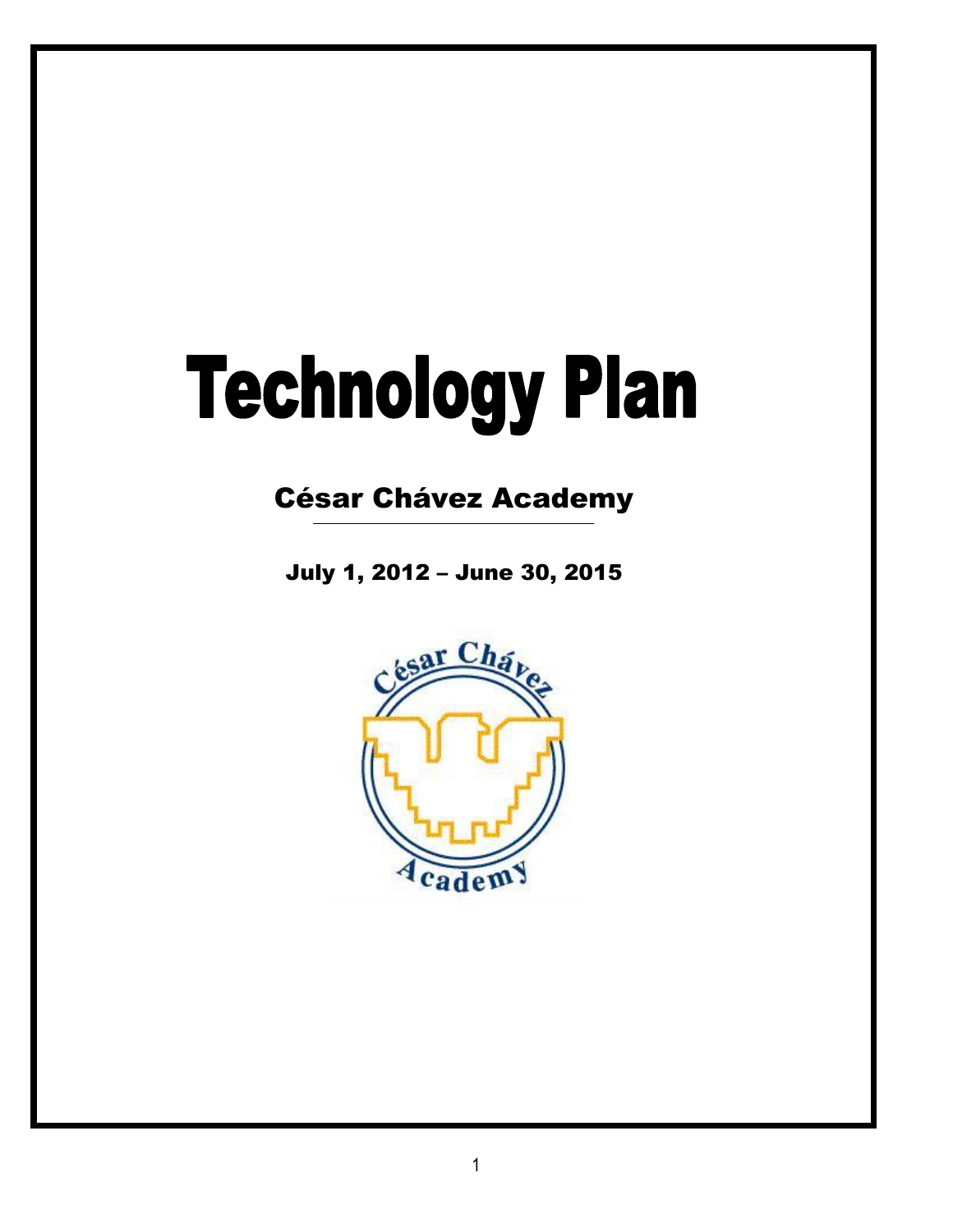# TECHNOLOGY PLAN SUMMARY SHEET

District: César Chávez Academy 4100 Martin St. Detroit, MI 48209

Contact: Jim Salliotte

Phone: (517) 332-3494

Fax: (517) 333-4559

E-Mail: Jim.Salliotte@leonagroup.com

Years Covered by this plan: July 1, 2012 to June 30, 2015

Date of next state review (3 years from start date): June 30, 2015

Intermediate School District: Wayne RESA

URL for Technology Plan: [http://www.leonagroup.com/tech/2012\\_cca\\_techplan.pdf](http://www.leonagroup.com/tech/2012_cca_techplan.pdf)

# Table of Contents **Page:**

|     | Description of District $\dots \dots \dots \dots \dots \dots \dots \dots \dots \dots \dots \dots \dots$   |  |
|-----|-----------------------------------------------------------------------------------------------------------|--|
|     | $\rm Technology~Planning~Team\,\ldots\ldots\ldots\ldots\ldots\ldots\ldots\ldots\ldots\ldots\ldots\quad 6$ |  |
| L.  |                                                                                                           |  |
| Н.  |                                                                                                           |  |
| Ш.  | Infrastructure/Tech Support/Hardware/Software  20                                                         |  |
| IV. |                                                                                                           |  |
| V.  |                                                                                                           |  |

This technology plan is based on elements found at http://techplan.org/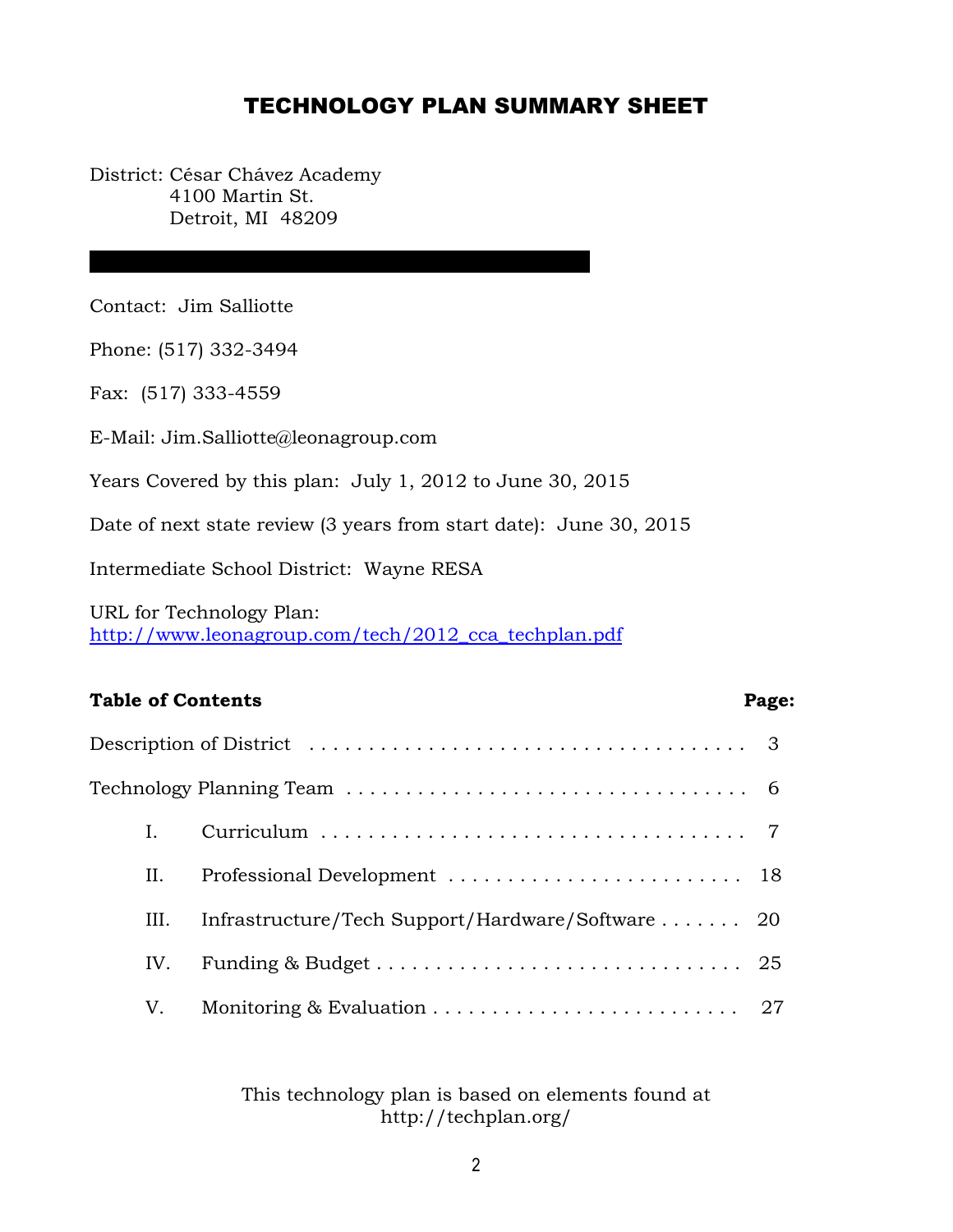# **District Profile**

**School Building** César Chávez Academy – 82918 Upper Elementary – 4100 Martin St., Detroit MI 48201 (313) 361-1083 Lower Elementary - 8126 Vernor Hwy., Detroit, MI 48209 (313) 843-9440 Middle School – 6782 Goldsmith St., Detroit MI 48209 (313) 842-0006 High School - 1761 Waterman St., Detroit, MI 48209 (313) 961-5811

*Phistography Chávez <b>Chávez Chávez The Leona Group, L.L.C.* Managed by 4660 S. Hagadorn Road, Suite 500 East Lansing, Michigan 48823 (517) 333-9030

> School Leaders: Aurelia Berrocal Gabriella Jaime Rick Guerra Juan Martinez

- *César Chávez Academy High School 1761 Waterman St, Detroit, MI 48209-2021*
- *César Chávez Academy Middle School 6782 Goldsmith St. Detroit MI 48209*
- *César Chávez Academy Lower Elementary School 8126 Vernor Hwy., Detroit, MI 48209*
- *César Chávez Academy Upper Elementary School 4100 Martin St., Detroit, MI 48209*

César Chávez Academy is a public charter school located in Detroit, Michigan. It is managed by The Leona Group, L.L.C., a private corporation with headquarters in East Lansing. Enrollment for the 2011-2012 academic year is currently 2179 students in grades K-12. At present, 98.85% participate in the free or reduced-payment lunch program.

Our lower elementary is a three story structure with 18 classrooms and 25 teachers. This school is kept in good repair, although it does tend to show its age. Our Upper Elementary consists of three buildings 18 classrooms and 25 teachers. Our middle school is a new two story structure with 20 classrooms, 25 teachers, and a resource room/computer lab. Our high school, which is newly remodeled, has 25 classrooms and a media center with 25 teachers. The neighborhoods are a mix of some commercial, light industrial but mostly residential and reflect a strong community feeling that is evident even when just driving through.

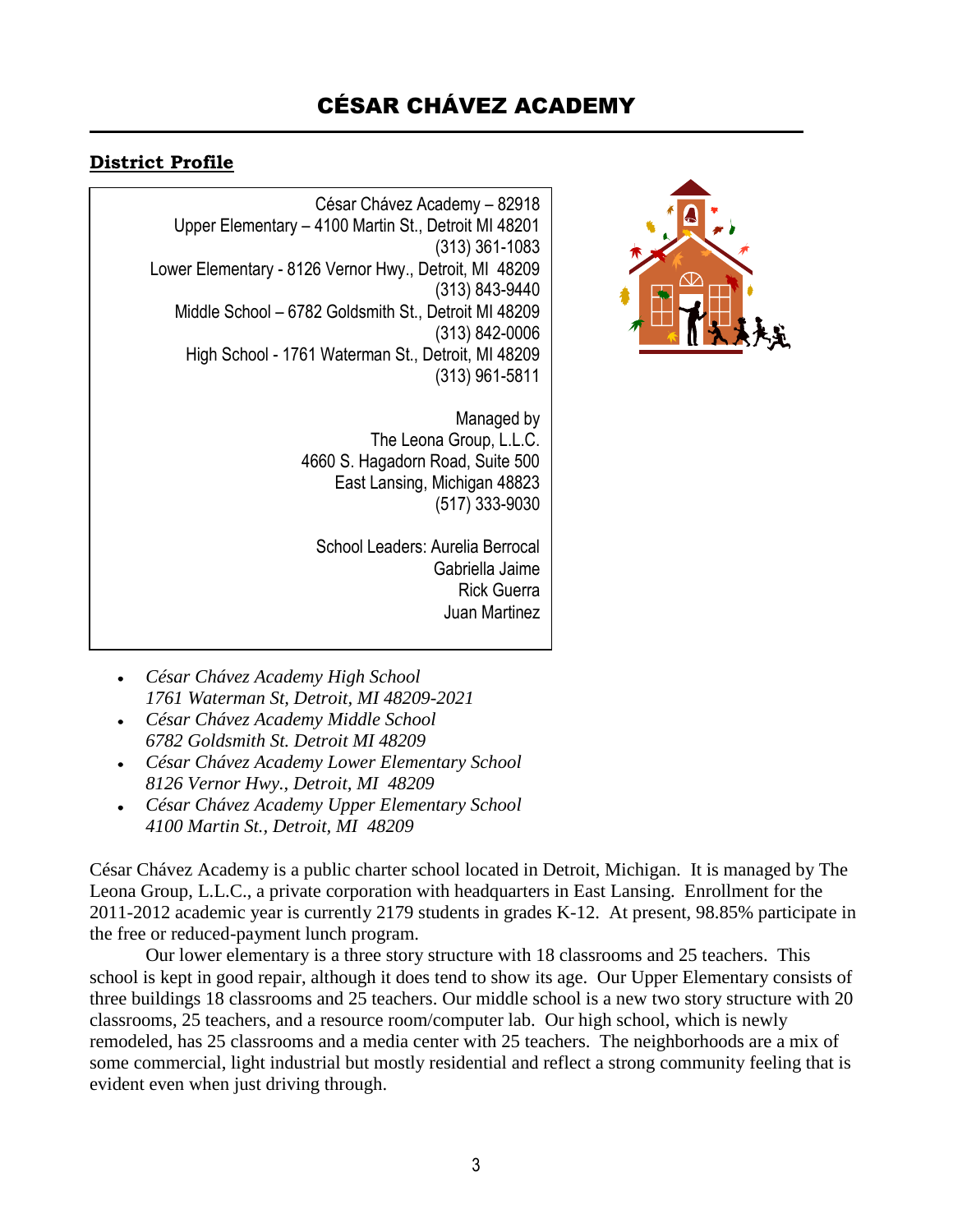# César Chávez Academy VISION AND GOALS

# **District/School Mission Statement** *To provide an opportunity for all students to learn in a safe atmosphere of academic excellence*

Cesar Chavez Academy has invested heavily over the past several years with state-of-the-art hardware, software, and professional development to increase and improve computer literacy. Updates labs, wireless computer carts, and other equipment are standard for all four campuses. The district is firmly committed to bridging the technology gap that is evident among many of the students and families of CCA.

For the fiscal year ending June 30, 2012, the district added a plethora of new equipment to increase institutional effectiveness and efficiency in communicating curriculum and instruction to both students and parents. Moreover, the installation of interactive white boards, wireless access points, and digital dialer systems has improved communication among CCA stakeholders. These improvements have helped to dramatically improve learning across all four campuses.

New for 2012-2013 school year are significant upgrades to personal computers, additional Interactive White Boards, laptops, tablets, and wireless access points. These improvements are covered by Title I funds and are tied to the academy's School Improvement goals and strategies. The academy's technology vendor is instrumental with delivering timely professional development in the district, and will continue their involvement with technology, particularly over the summer months.

In the Lower Elementary School, each classroom has four (4) desktop computers, one (1) laser printer, one (1) ceiling mounted LCD projector, and one (1) document camera. The school has a wireless network to support two (2) mobile computer labs. In addition the special services department has four (4) tablets.

In the Upper Elementary school, each classroom has four (4) student laptop computers, one (1) teacher laptop computer, one (1) document camera, and one (1) wall mount interactive white board with LCD projector. The school has a wireless network to support two  $(2)$  mobile computer labs, and one (1) wired/wireless computer lab. There is also a Polycom video conference system installed to link the district with Leona corporate offices and other Leona schools. In addition the special services department has four (4) tablets.

At the Middle School, each classroom has 1-4 computers, access to a networked printer, one (1) mounted interactive whiteboard with LCD projector, thirty (30) handheld student response devices, and one (1) document camera. They have two (2) wireless mobile computer labs with a total of sixty (60) laptops, and three (3) multi-media carts for teacher presentation that contains a laptop, and a LCD projector. In addition the special services department has four (4) tablets.

The High School has two (2) dedicated computer labs with (60) computers and an interactive white board with LCD projector. We also have four (4) wireless mobile computer labs with a total of seventy (70) laptops. The senior class has a take home netbook, the top twenty-five (25) seniors each have an iPad for use both in and outside of school, and a wireless network to support them. Each classroom has one (1) computer for teacher use, and networked printers throughout the building. In addition the special services department has four (4) tablets.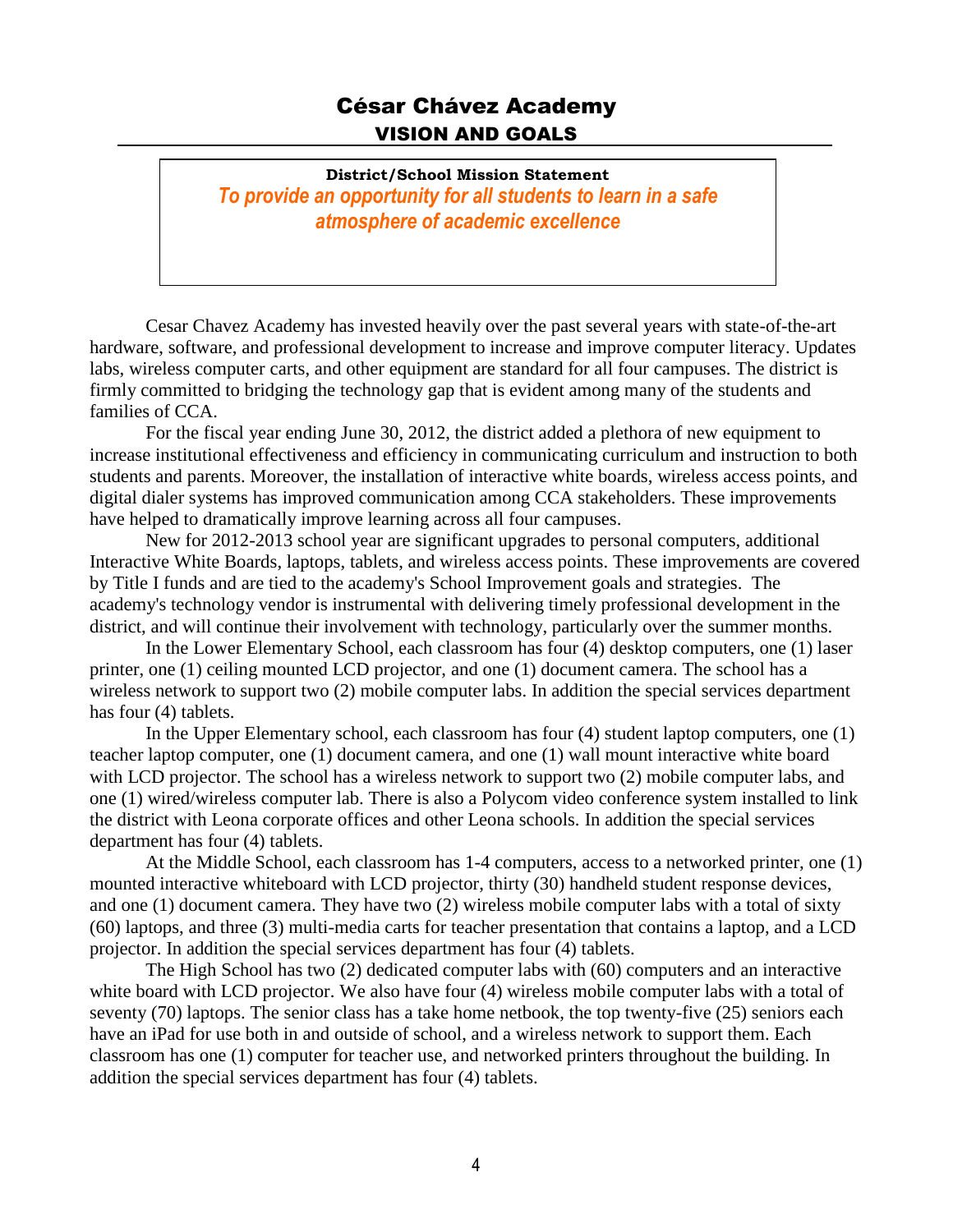The Upper Elementary, Lower Elementary, Middle, and High school are all connected to the Internet through broadband T1 connections at each site except the High school which has a bonded T1 connection with secondary cable modem connections.

Teachers understand the value of technology in education and the need to incorporate it into their classroom. The school administration has made extensive advancements to automate tasks traditionally done manually, including progress reports, report cards, schedules, and attendance.

It is our fervent hope that this plan will be brought to fruition through dedication and consistent perseverance at all levels. We must continue our push to provide the best educational experience for our students and staff by providing them with technology that is effective and efficient. We can move César Chávez Academy forward by keeping our hardware current, utilizing new software, and tapping into our human resources. It's a monumental task, but a worthwhile one, of which cooperative planning plays a significant part.

# **Major goals of the technology plan (related to long-term vision and school/district mission):**

Instill a strong technological confidence in students and staff. Make reaching for a computer as natural as reaching for a pencil. Enhance the educational process with software and the Internet.

# **Goals for district teachers and students:**

To provide experiences that build skills for future success. To help everyone use computers, individually, and in teams. To increase our school community's ability to use essential software: word processing, spreadsheet, database, and the World Wide Web.

# **Guiding questions:**

Does the plan establish goals and a realistic strategy to improve student learning? Our plan is detailed, specific, and practical. It addresses the needs of novices and experts, students and staff. This written plan provides for training and experiences which directly improve student achievement as required in our School Improvement Plan.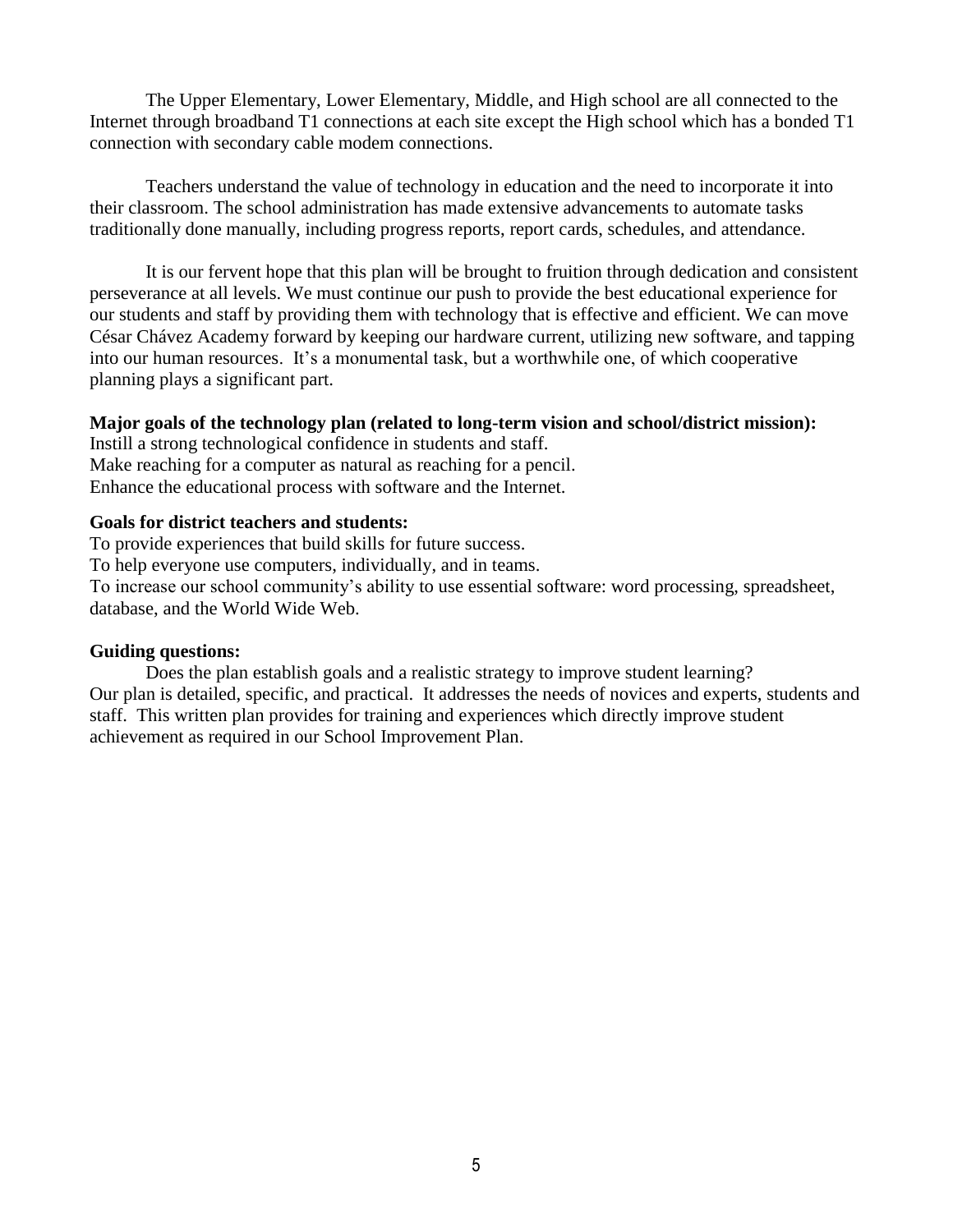List the members of your district's technology planning team here:

| <b>Name</b>          | Position                      |
|----------------------|-------------------------------|
| • Rachael Parks      | <b>Technology Director</b>    |
| · Jim Salliotte      | Midwest Technology Manager    |
| · Javier Garibay     | Regional Vice-President       |
| • Aurelia Berrocal   | School Leader                 |
| · Gabriela Jaime     | School Leader                 |
| • Rick Guerra        | School Leader                 |
| · Juan Jose Martinez | School Leader                 |
| · Bill Urban         | <b>Technology Coordinator</b> |
|                      |                               |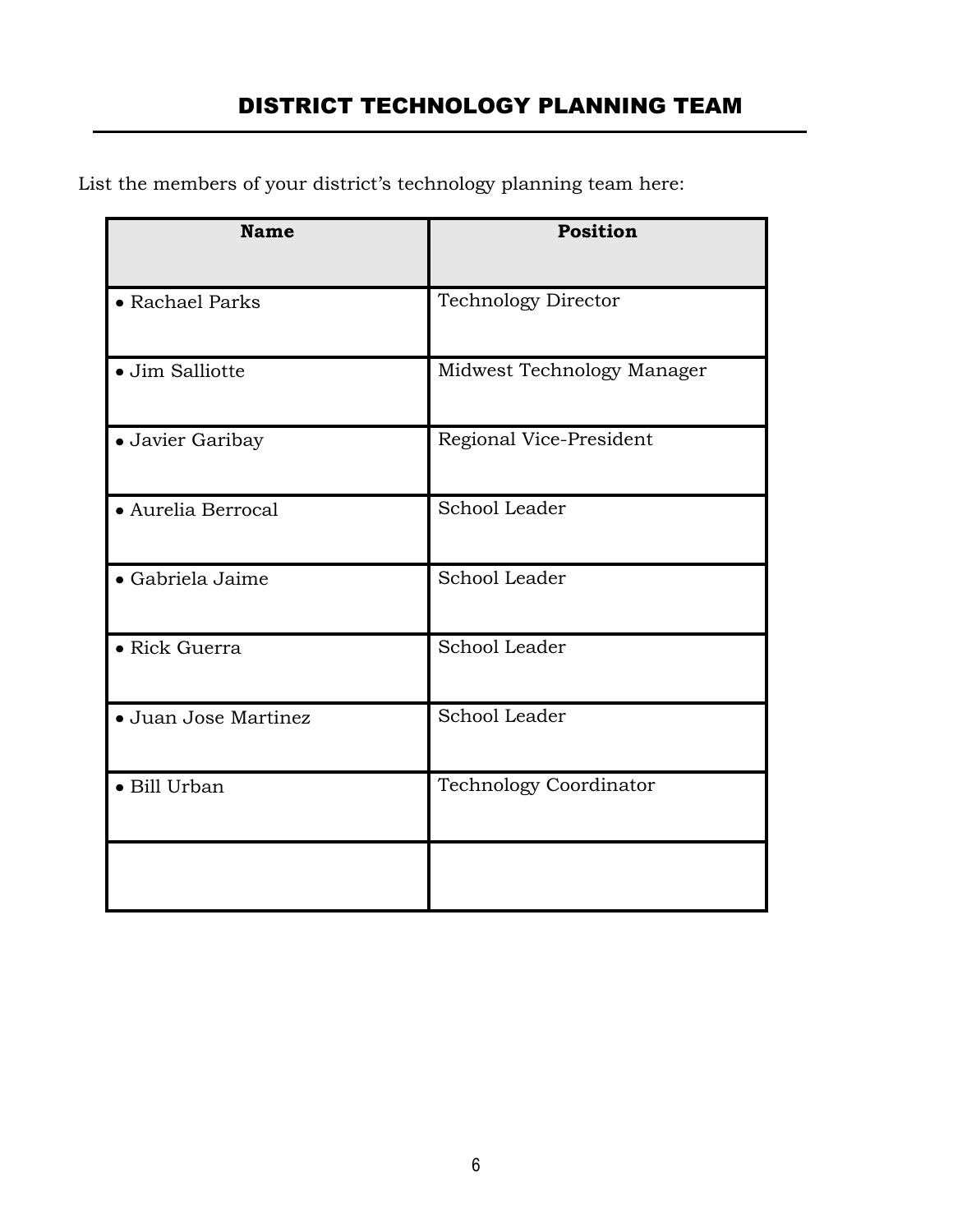# I. THE PRESENT

César Chávez Academy is ready and eager to step up to the next level of educational technology, thanks to a dedicated administration, a capable staff, and the support of the community.

Many of the students do not have computers at home. Whatever they get at school is their only exposure. Nevertheless, their interest runs extremely high and they've become very proficient at such skills as keyboarding, word processing, and graphic design. Classes have access to use specialized software to help develop skills in math, science, social studies, reading, spelling, and language arts.

The parents are supportive and enthusiastic about what their children are learning. Everyone knows that the world is becoming more technological, and children must acquire computer skills if they are to prosper in the years ahead.

# II. THE FUTURE

Our plan is to build upon this solid foundation in several ways.

The students and staff of César Chávez Academy have this wonderful technology as part of their daily educational experience at least 3 hours per week. They need to share information and projects, write stories and papers, and tap into science and social studies resources online such as United Streaming. In short, they need to harness the power of computers and the Internet.

The Leona Group newsletter "Note Worth-e" identifies, and exemplifies creative and innovative ideas using technology to promote learning. This fosters a healthy competitive atmosphere conducive to learning new strategies for integrating technology into the curriculum.

César Chávez Academy would like to provide community adult literacy courses after hours or other community oriented services during Parent Leadership meetings. This will be achieved in collaboration with local agencies dedicated to literacy and technology.

Teachers will integrate technology components into their core curriculum, for example teaching science lessons and conducting science labs using interactive whiteboards, reading books aloud using the document cameras for visual learners and using videos from United Streaming to build background in social studies.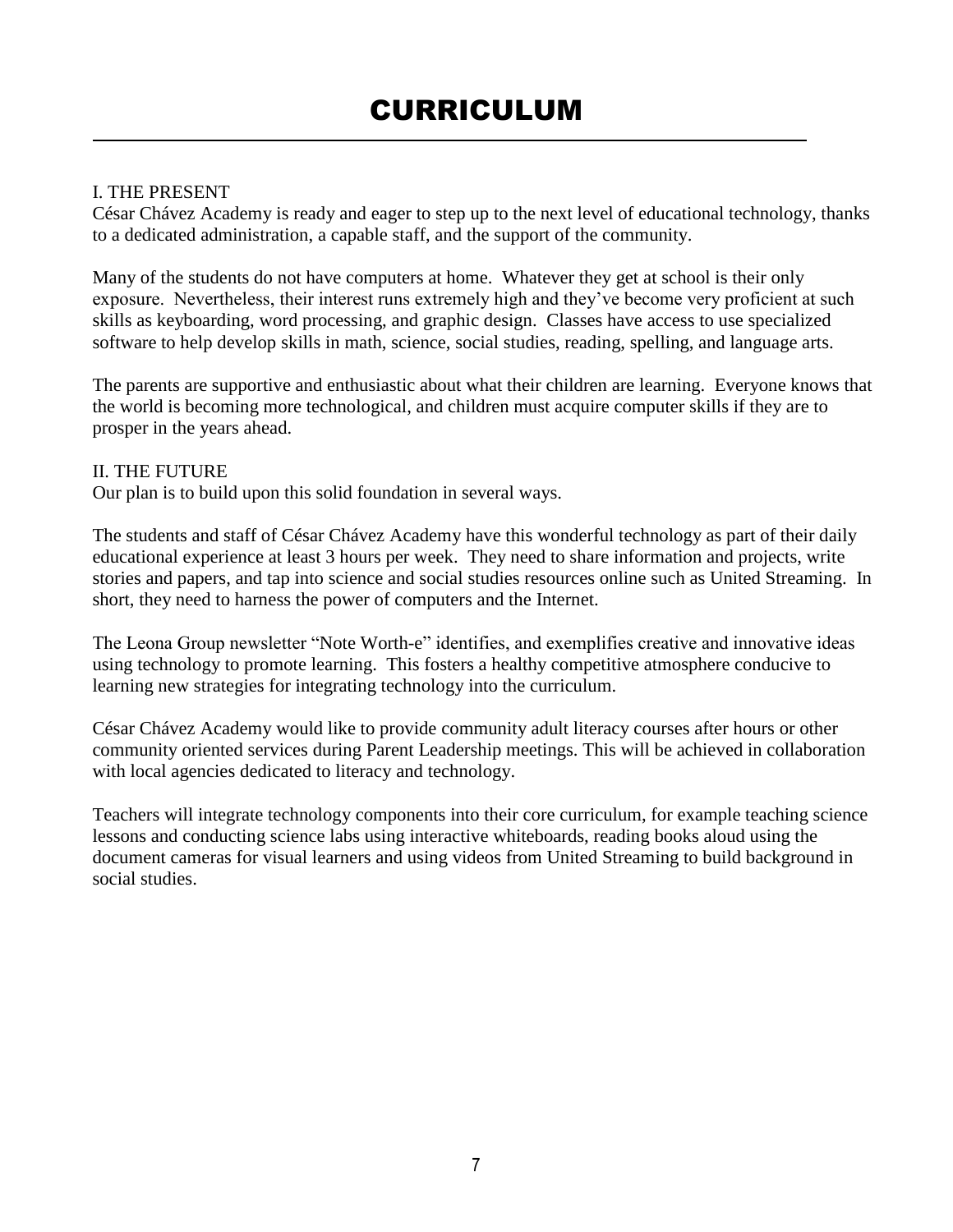# Goal:

- o The goal is to use technology to improve the academic achievement, including technology literacy of all students. Ultimately integrate technology into the core subjects while aligning with Michigan GLCE's.
- o All students shall have equitable access to computer instruction and usage.
- o Students will have the availability of computers in the classroom as well as the computer labs and learning resource centers.
- o Students will understand the impact of the computer on individuals and society by learning of its many capabilities.
- o Students will be taught that ethical decisions must be made in relationship to computer usage and the use of information generated by computer programs.
- o Students will learn to become selective in choosing and using the vast resources of information.
- o Students will be able to perform several different applications with the computer including: word processing, graphics, spreadsheets, and databases.
- o Students will be given opportunities to explore and experiment with the computer in structured and unstructured ways.
- o All teachers within the school shall be computer literate.

# Strategies:

- 1. As our budget permits, we will expand the amount of educational computer technology in our schools: interactive whiteboards, wireless computer labs, document cameras, tablets, audio enhancement PA systems and classroom PC's and educational software specific to our curriculum.
- 2. A carefully-selected professional will install and support the PC's on our network.
- 4. Administration and staff will receive on-going training, including an overview of educational software and curriculur programs such as: Accelerated Reader, Scantron, Lexia, Career Builder, Study Island and United Streaming.
- 5. Our Leona based e-mail system will be optimized for such functions as faculty memos, daily announcements, student-teacher communications, and record keeping.
- 6. We will establish ties to other schools and businesses in our community, establishing a viable support system.
- 7. César Chávez Academy students will receive valuable hands-on experience in word processing, graphic design, analytical problem solving, and systematic research skills through programs like Accelerated Reader, Lexia, Career Builder, and Microsoft Office.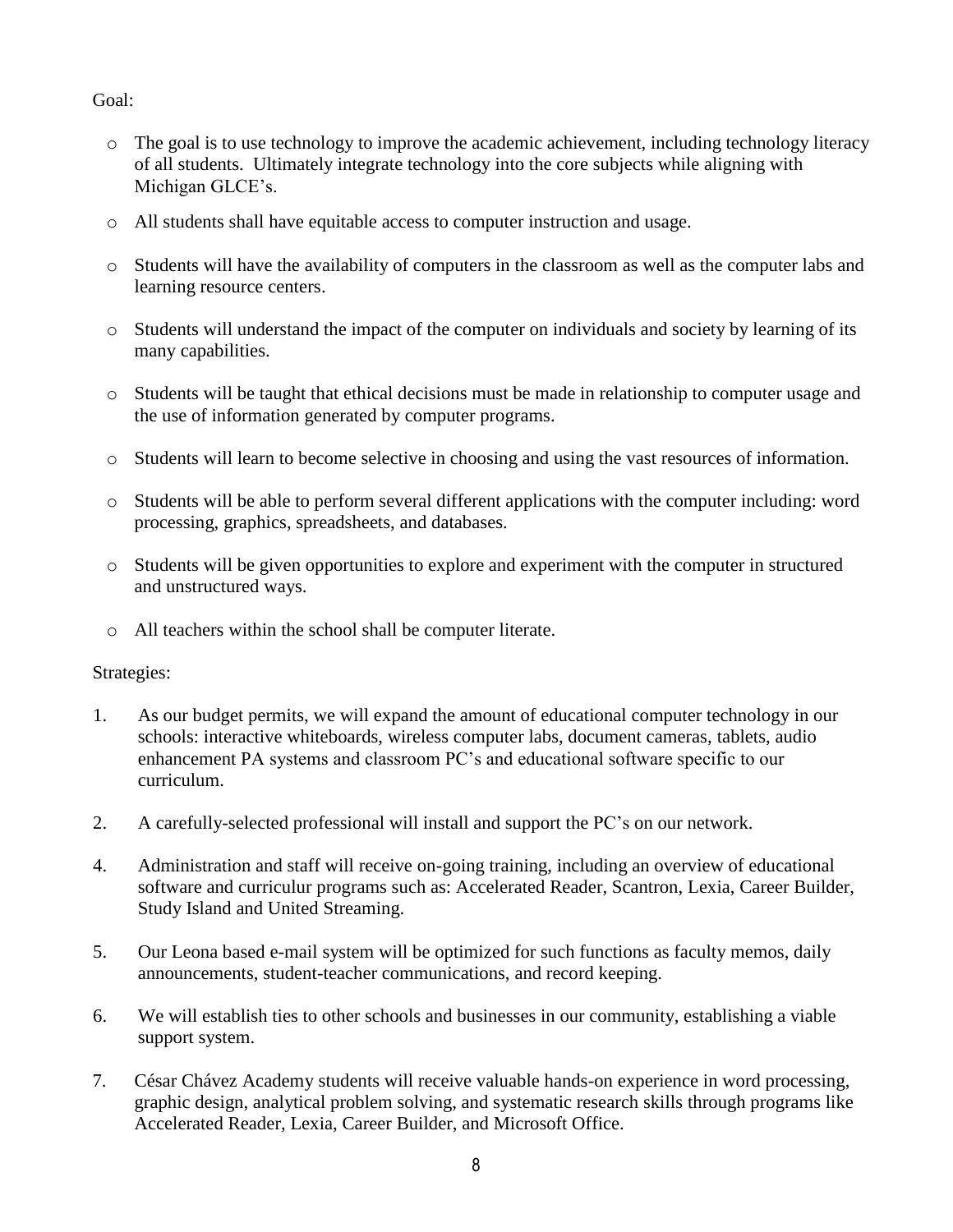# **MICHIAGN CURRICULUM OBJECTIVES**

Our curriculum is based on state standards for technology content in the Michigan Curriculum Framework:

#### **Standard 1 Using and Transferring**

All students will use and transfer technological knowledge and skills for life roles (family member, citizen, worker, consumer, lifelong learner).

#### **Standard 2 Using Information Technologies**

All students will use technologies to input, retrieve, organize, manipulate, evaluate, and communicate information.

# **Standard 3 Applying Appropriate Technologies**

All students will apply appropriate technologies to critical thinking, creative expression, and decisionmaking skills.

#### **Standard 4 Employing Systematic Approach**

All students will employ a systematic approach to technological solutions by using resources and processes to create, maintain, and improve products, systems, and environments.

#### **Standard 5 Applying Standards**

All students will apply ethical and legal standards in planning, using, and evaluating technology.

# **Standard 6**

# **Evaluating and Forecasting**

All students will evaluate the societal and environmental impacts of technology and forecast alternative uses and possible consequences to make informed civic, social, and economic decisions.

# Grades K-2 – **Technology standard and expectations:**

- Students understand that people use many types of technologies in their daily lives (e.g., computers,  $\bullet$ cameras, audio/video players, phones, televisions).
- Students identify common uses of technology found in daily life.  $\bullet$
- Students recognize, name, and label the major hardware components in a computer system (e.g., computer, monitor, keyboard, mouse, and printer).
- Students identify the functions of the major hardware components in a computer system.
- Students discuss the basic care of computer hardware and various media types (e.g., flash drives, CDs, DVDs, videotapes).
- Students proofread and edit their writing using appropriate resources including dictionaries and a class developed checklist both individually and as a group.
- Students use various age-appropriate technologies for gathering information (e.g., dictionaries,  $\bullet$ encyclopedias, audio/video player, phones, and online resources).
- Students use a variety of age-appropriate technologies for sharing information (e.g., drawing a picture, writing a story).
- Students recognize the functions of basic file menu commands (e.g., new, open, close, save, print).
- Students identify common uses of information and communication technologies.
- Students discuss advantages and disadvantages of using technology.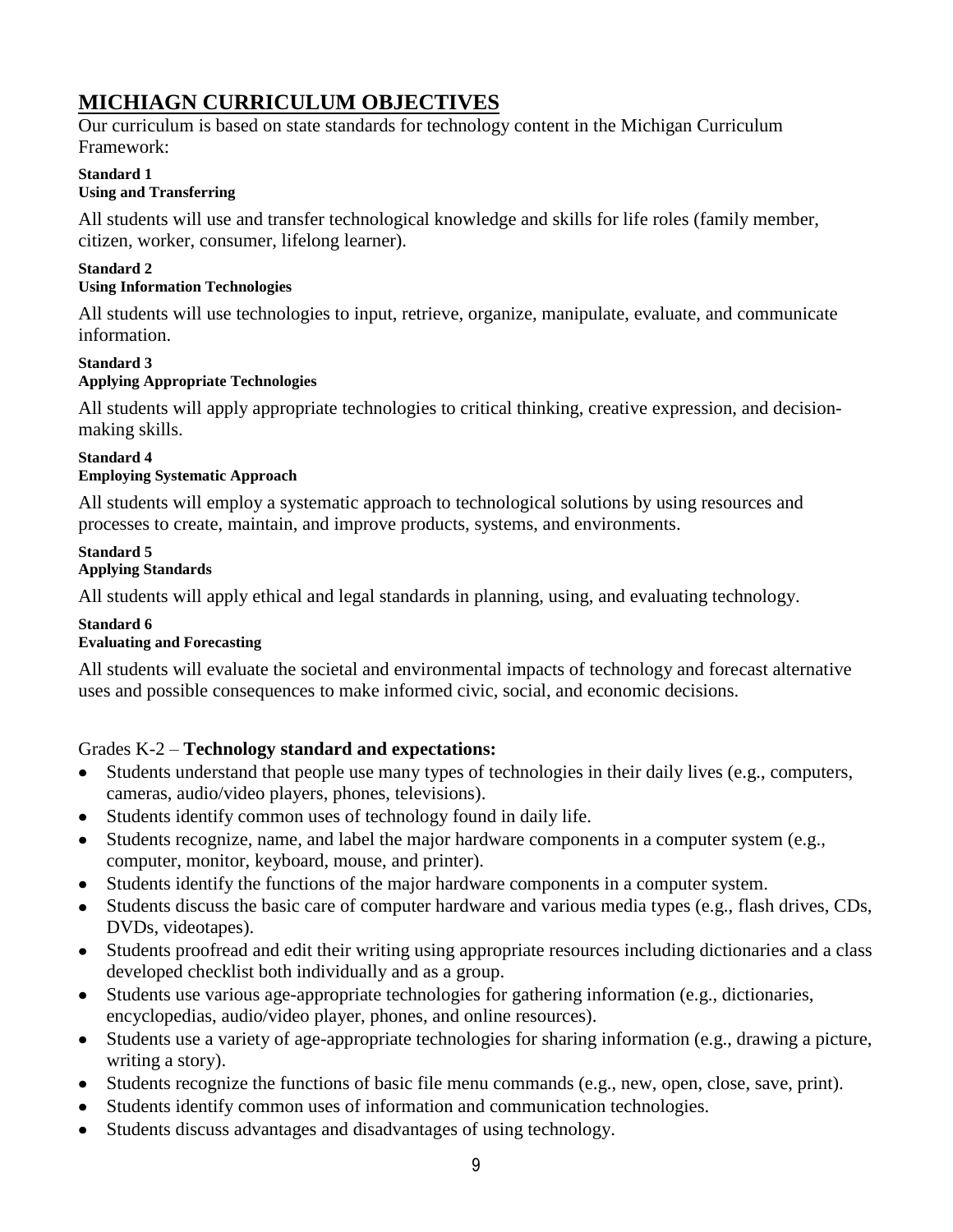- Students recognize that using a password helps protect the privacy of information.
- Students discuss scenarios describing acceptable and unacceptable uses of age-appropriate technology  $\bullet$ (e.g., computers, phones, 911, internet, email) at home or at school.
- Students discuss the consequences of irresponsible uses of technology resources at home or at school.  $\bullet$
- Students understand that technology is a tool to help them complete a task.  $\bullet$
- Students understand that technology is a source of information, learning and entertainment.
- Students can identify places in the community where one can access technology.
- Students know how to use a variety of productivity software (e.g., word processors, drawing tools, presentation software) to convey ideas and illustrate concepts.
- Students will be able to recognize the best type of productivity software to use for a certain age- $\bullet$ appropriate tasks (e.g., word-processing, drawing, web browsing).
- Students are aware of how to work with others when using technology tools (e.g., word processors,  $\bullet$ drawing tools, presentation software,) to convey ideas and illustrate simple concepts relating to a specified project.
- Students will identify procedures for safely using basic telecommunication tools (e.g., e-mail, phones) with assistance from teachers, parents or student partners.
- Students know how to use age-appropriate media (e.g., presentation software, newsletters, word processors) to communicate ideas to classmates, families, and others.
- Students will know how to select media formats (e.g., text, graphics, photos, and video) with assistance from teachers, parents, or student partners, to communicate and share ideas with classmates, families and others.
- Students know how to recognize the Web browser and associate it with accessing resources on the internet.
- Students will use a variety of technology resources (e.g., CD-ROMs, DVDs, search engines, websites) to locate or collect information.
- Students will interpret simple information from existing age-appropriate electronic databases (e.g., dictionaries, encyclopedias, spreadsheets) with assistance from teachers, parents, or student partners.
- Students can provide a rationale for choosing one type of technology over another for completing a  $\bullet$ specific task.
- Students discuss how to use technology resources (e.g., dictionaries, encyclopedias, search engines, websites) to solve age-appropriate problems.
- Students identify ways that technology has been used to address real-world problems (personal or  $\bullet$ community).

# Grades 3- 5 – **Technology standards and expectations:**

- Students discuss ways technology has changed life at school and at home.
- Students discuss ways technology has changed business and government over the years.
- Students recognize and discuss the need for security applications (e.g., virus detection, spam defense,  $\bullet$ popup blockers, firewalls) to help protect information and to keep the system functioning properly.
- Students know how to use basic input/output devices and other peripherals (e.g., scanners, digital cameras, video projectors).
- Students know proper keyboarding positions and touch-typing techniques.
- Students manage and maintain files on a hard drive or the network.
- Students demonstrate proper care in the use of hardware, software, peripherals, and storage media.
- Students know how to exchange files with other students using technology (e.g., e-mail attachments, network file sharing, CD or DVD-ROM, flash drives).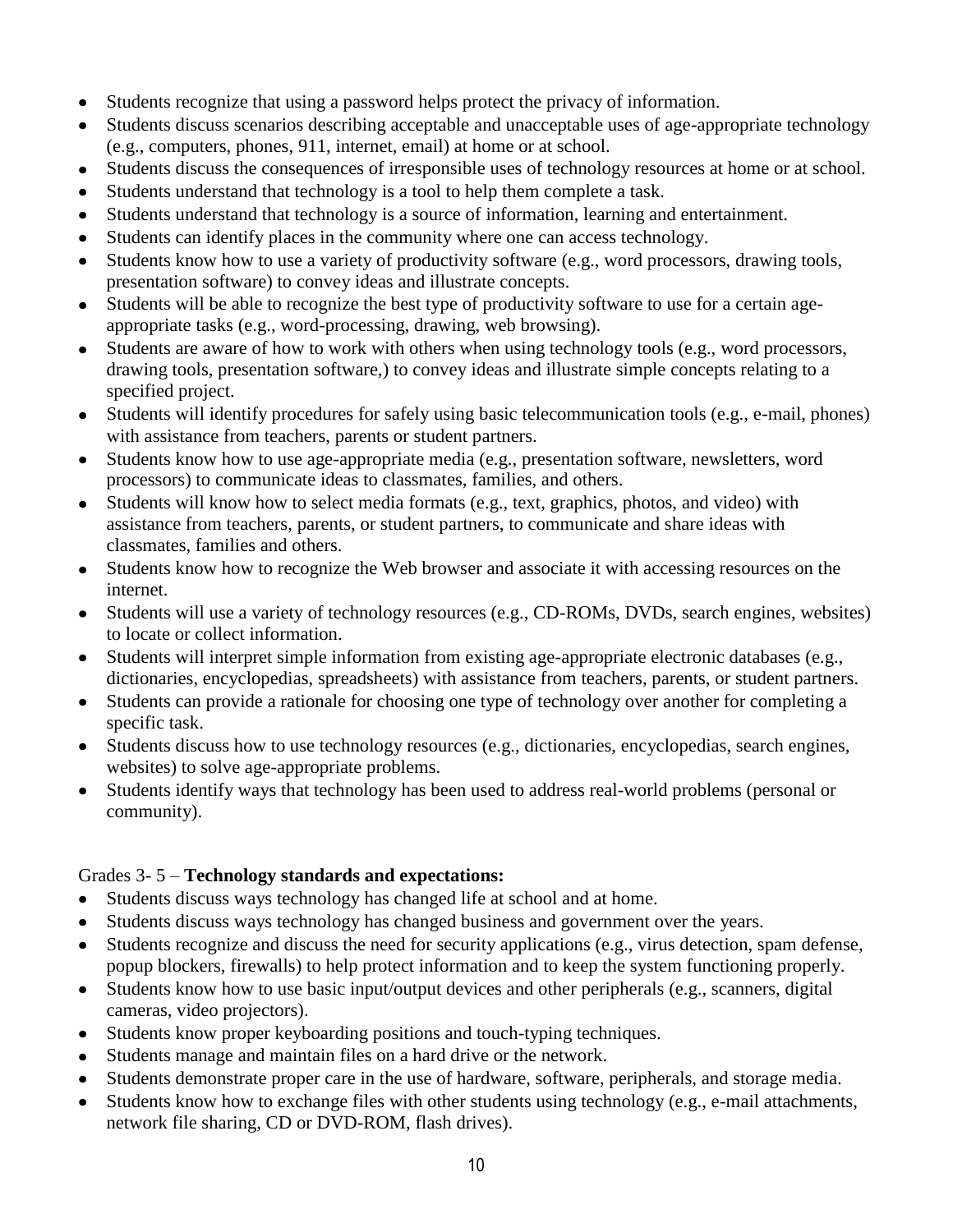- Students identify which types of software can be used most effectively for different types of data, for different information needs, or for conveying results to different audiences.
- Students identify search strategies for locating needed information on the internet.
- Students proofread and edit writing using appropriate resources (e.g., dictionary, spell check, grammar  $\bullet$ check, grammar references, and writing references) and grade level appropriate checklists both individually and in groups.
- Students identify cultural and societal issues relating to technology.  $\bullet$
- Students discuss how information and communication technology supports collaboration,  $\bullet$ productivity, and lifelong learning.
- Students discuss how various assistive technologies can benefit individuals with disabilities.  $\bullet$
- Students discuss the accuracy, relevance, appropriateness, and bias of electronic information sources.  $\bullet$
- Students discuss scenarios describing acceptable and unacceptable uses of technology (e.g., computers, digital cameras, cell-phones, PDA's, wireless connectivity) and describe consequences of inappropriate use.
- Students discuss basic issues regarding appropriate and inappropriate uses of technology (e.g.,  $\bullet$ copyright, privacy, file sharing, spam, viruses, and plagiarism) and related laws.
- Students use age-appropriate citing of sources for electronic reports.  $\bullet$
- Students identify appropriate kinds of information that should be shared on-line.
- Students identify safety precautions that should be taken while on-line.  $\bullet$
- Students explore various technology resources that could assist them in pursuing personal goals.
- Students identify technology resources and describe how those resources improve the ability to  $\bullet$ communicate, increase productivity, or help them achieve personal goals.
- Students know how to use menu options in applications to print, format, add multimedia features; open, save, manage files; and use various grammar tools (e.g., dictionary, thesaurus, and spellchecker).
- Students know how to insert various objects (e.g., photos, graphics, sound, and video) into word processing documents, presentations, or web documents.
- Students use a variety of technology tools and applications to promote [their] creativity.  $\bullet$
- Students understand that existing (and future) technologies are the result of human creativity.
- Students collaborate with classmates using a variety of technology tools to plan, organize, and create a  $\bullet$ group project.
- Students use basic telecommunication tools (e.g., e-mail, WebQuests, blogs, web conferencing) for collaborative projects with other students.
- Students use a variety of media and formats to create and edit products (e.g., presentations, newsletters, brochures, web pages) to communicate information and ideas to various audiences.
- Students identify how different forms of media and formats may be used to share similar information,  $\bullet$ depending on the intended audience (e.g., presentations for classmates, newsletters for parents).
- Students use Web search engines and built-in search functions of other various resources to locate  $\bullet$ information.
- $\bullet$ Students describe basic guidelines for determining the validity of information accessed from various sources (e.g., web site, dictionary, on-line newspaper, CD-ROM).
- Students know how to independently use existing databases (e.g., library catalogs, electronic  $\bullet$ dictionaries, encyclopedias) to locate, sort, and interpret information on an assigned topic.
- Students perform simple queries on existing databases and report results on an assigned topic.
- Students identify appropriate technology tools and resources by evaluating the accuracy, appropriateness, and bias of the resource.
- Students compare and contrast the functions and capabilities of the word processor, database, and  $\bullet$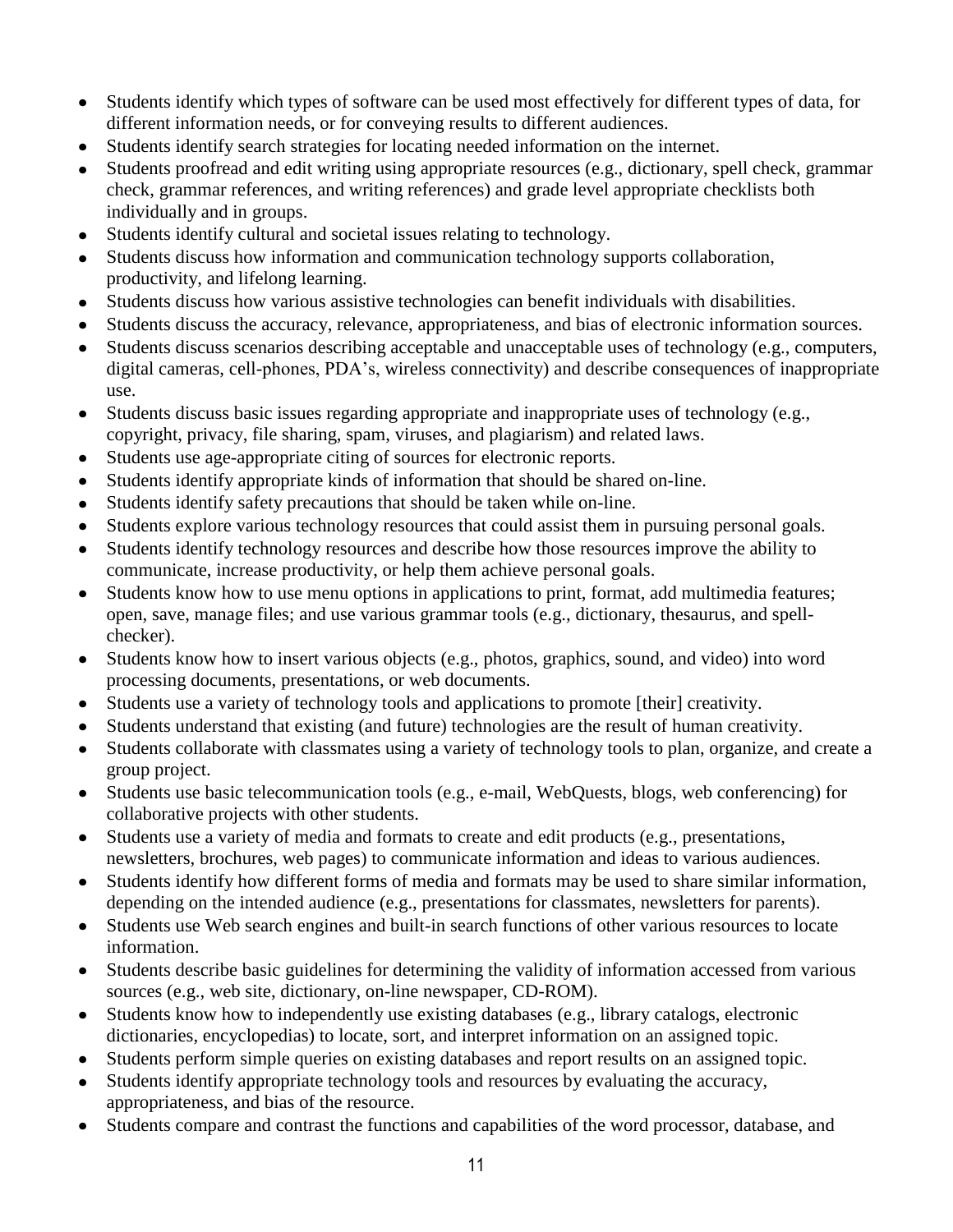spreadsheet for gathering data, processing data, performing calculations, and reporting results.

- Students use technology resources to access information that can assist [them] in making informed decisions about everyday matters (e.g., which movie to see, which product to purchase).
- Students use information and communication technology tools (e.g., calculators, probes, videos, DVD's, educational software) to collect, organize, and evaluate information to assist with solving real-life problems (personal or community).

# Grades 6- 8 – **Technology standards and expectations:**

- Students understand that new technology tools can be developed to do what could not be done without  $\bullet$ the use of technology.
- Students describe strategies for identifying, and preventing routine hardware and software problems that may occur during everyday technology use.
- Students identify changes in hardware and software systems over time and discuss how these changes affected various groups (e.g., individual users, education, government, and businesses).
- Students discuss common hardware and software difficulties and identify strategies for trouble- $\bullet$ shooting and problem solving.
- Students identify characteristics that suggest that the computer system hardware or software might need to be upgraded.
- Students use proper keyboarding posture, finger positions, and touch-typing techniques to improve accuracy, speed, and general efficiency in operating a computer.
- Students use accurate technology terminology.
- Students use a variety of technology tools (e.g., dictionary, thesaurus, grammar-checker, calculator) to maximize the accuracy of technology-produced products.
- Students identify a variety of information storage devices (e.g., hard drives, CD's, DVD's, flash drives, and tapes) and provide a rationale for using a certain device for a specific purpose.
- Students identify technology resources that assist with various consumer related activities (e.g.,  $\bullet$ budgets, purchases, banking transactions, product descriptions).
- Students can identify appropriate file formats for a variety of applications.
- Students can use basic utility programs or built-in application functions to convert file formats.
- Students proofread and edit writing using appropriate resources (e.g., dictionary, spell check, grammar check, grammar references, and writing references) and grade level appropriate checklists both individually and in groups.
- Students understand the potential risks and dangers associated with on-line communications.
- Students identify security issues related to e-commerce.
- Students describe possible consequences and costs related to unethical use of information and communication technologies.
- Students discuss the societal impact of technology in the future.
- Students provide accurate citations when referencing information from outside sources in electronic reports
- $\bullet$ Students discuss issues related to acceptable and responsible use of technology (e.g., privacy, security, copyright, plagiarism, spam, viruses, file-sharing).
- Students use technology to identify and explore various occupations or careers.
- Students discuss uses of technology (present and future) to support personal pursuits and lifelong learning.
- Students identify uses of technology to support communication with peers, family, or school personnel.
- Students apply common software features (e.g., thesaurus, formulas, charge, graphics, sounds) to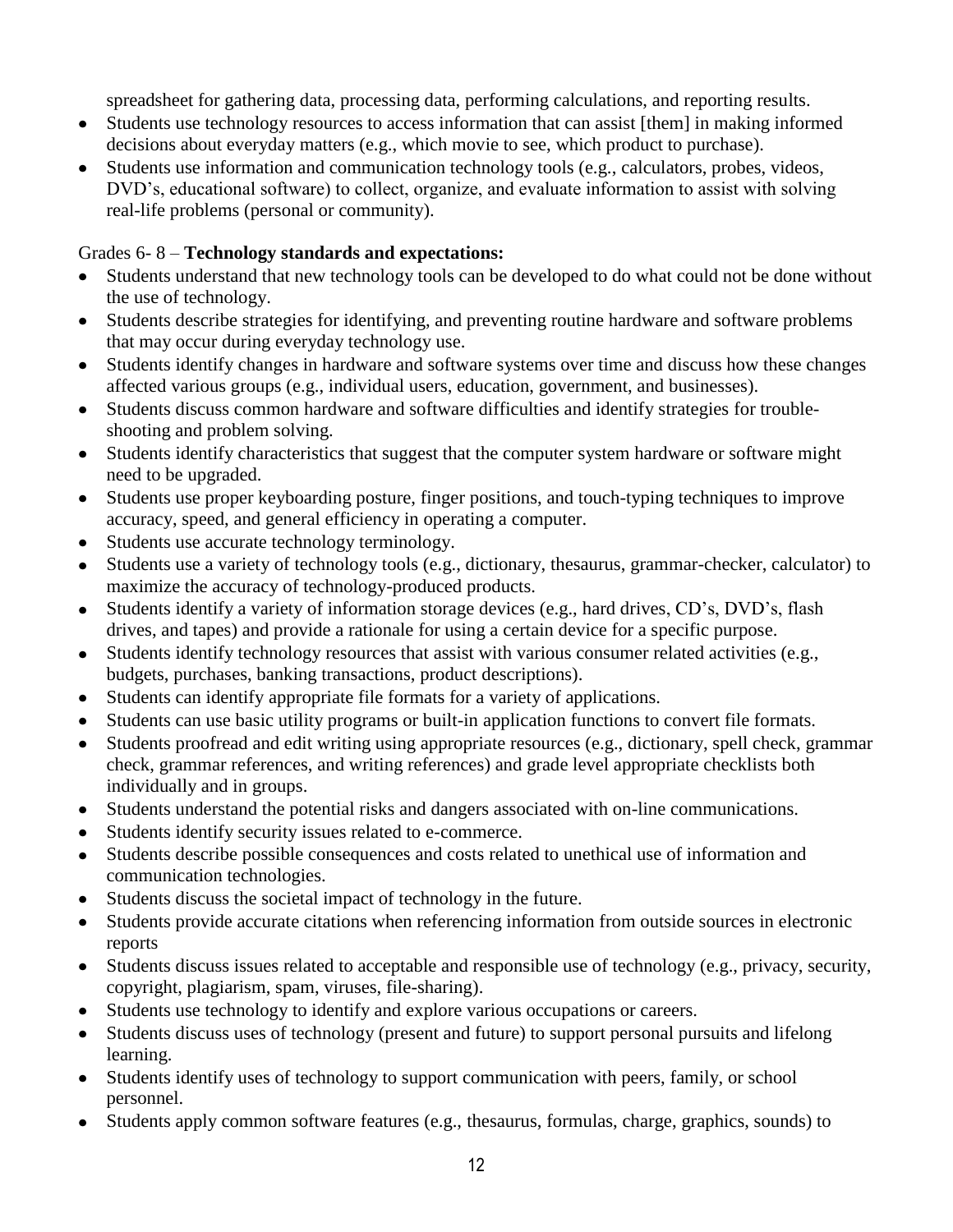enhance communication and to support creativity.

- Students use a variety of resources, including the internet, to increase learning and productivity.
- Students explore basic applications that promote creativity (e.g., graphics, presentation, photo-editing, programming, video-editing).
- Students use available utilities for editing pictures, images, or charts.
- Students use collaborative tools to design, develop, and enhance materials, publications, or presentations.
- Students use a variety of telecommunication tools (e.g., e-mail, discussion groups, blogs, videoconference, web conferences) or other online resources to collaborate interactively with peers, experts, and other audiences.
- Students create a project (e.g., presentation, web page, newsletter, information brochure) using a variety of media and formats (e.g., graphs, charts, audio, graphics, video) to present content information to an audience.
- Students use a variety of Web search engines to locate information.
- Students evaluate information from various online resources for accuracy, bias, appropriateness, and comprehensiveness.
- Students can identify types of internet sites based on their domain names (e.g., edu, com, org, gov, and au).
- Students know how to create and populate a database.
- Students can perform queries on existing databases.
- Students know how to create and modify a simple database report.
- Students evaluate new technology tools and resources and determine the most appropriate tool to use for accomplishing a specific task.
- Students use database or spreadsheet information to make predictions, develop strategies, and evaluate decisions to assist them with solving a basic problem.
- Students describe the information and communication technology tools to use for collecting information from different sources, analyze their findings, and draw conclusions for addressing realworld problems.

# Grades 9 - 12 – **Technology standards and expectations:**

- Discuss emerging technology resources (e.g., podcasting, webcasting, compressed video delivery, online file sharing, graphing calculators, and global positioning software).
- Identify the capabilities and limitations of emerging communication resources.
- Understand the importance of both the predictable and unpredictable impacts of technology.
- Identify changes in hardware and software systems over time and discuss how these changes might affect the individual personally in his/her role as a lifelong learner.
- Understand the purpose, scope, and use of assistive technology.
- Understand that access to online learning increases educational and workplace opportunities.
- $\bullet$  Be provided with the opportunity to learn in a virtual environment as a strategy to build 21<sup>st</sup> century learning skills.
- Understand the relationship between electronic resources, infrastructure and connectivity.
- Routinely apply touch-typing techniques with advanced accuracy, speed, and efficiency.
- Assess and solve hardware and software problems by using online help or other user documentation and support.
- $\bullet$  Identify common graphic, audio, and video file formats (e.g., jpeg, gif, bmp, mpeg, wav).
- Demonstrate how to import/export text, graphics, or audio files.
- Proofread and edit a document using an application's spelling and grammar checking functions.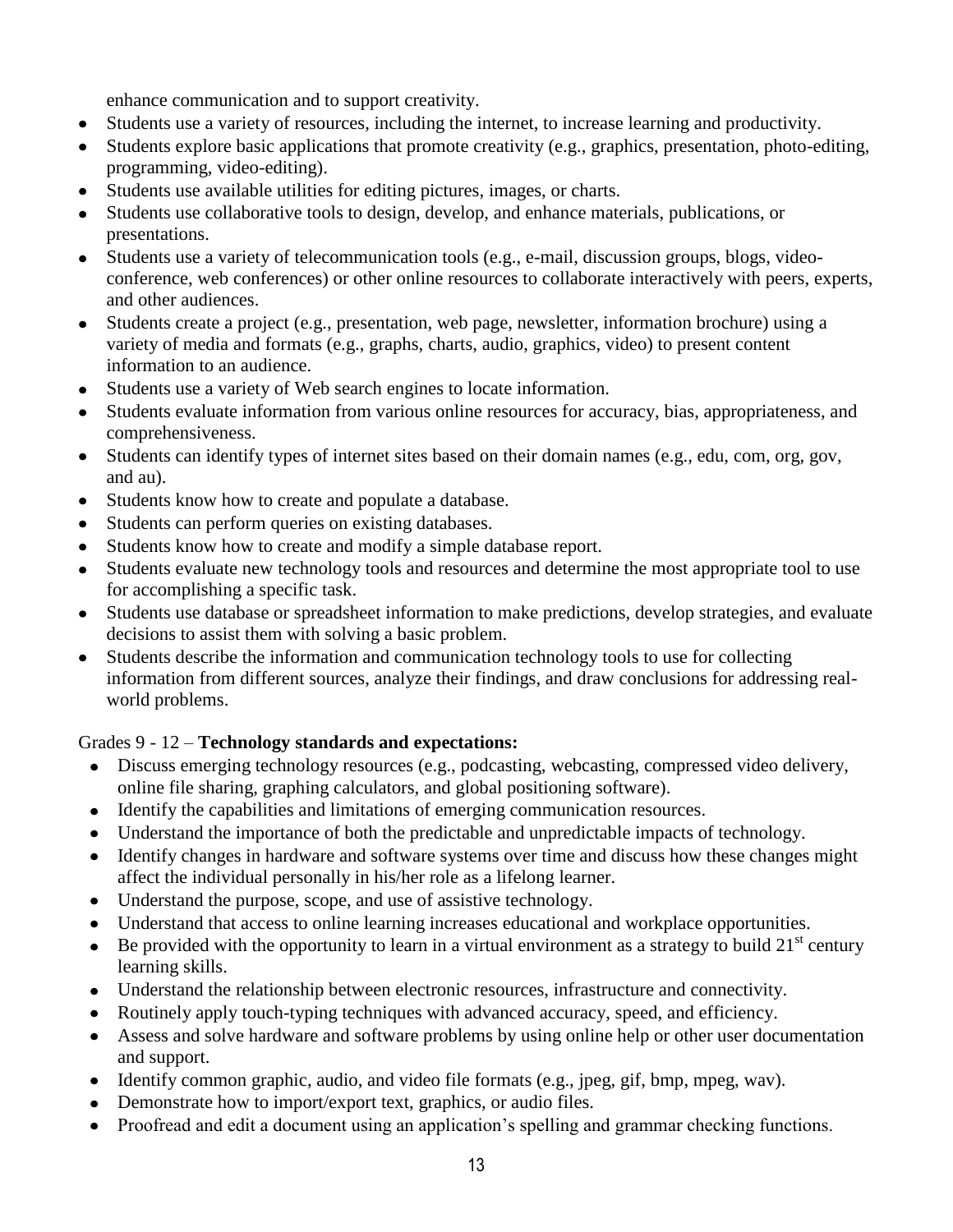- Identify legal and ethical issues related to use of information and communication technology.
- Analyze current trends in information and communication technology and assess the potential of emerging technologies for ethical and unethical uses.
- Discuss possible long-range effects of unethical uses of technology (e.g., virus spreading, file pirating, hacking) on cultures and society.
- Discuss the possible consequences and costs of unethical uses of information and computer technology.
- Identify ways that individuals can protect their technology systems from unethical or unscrupulous users.
- Demonstrate the ethical use of technology as a digital citizen and lifelong learner.
- Explain the difference between freeware, shareware, and commercial software.
- Adhere to fair use and copyright guidelines.
- Create appropriate citations for resources when presenting research findings.
- Adhere to the district acceptable use policy as well as state and federal laws.
- Explore career opportunities and identify their related technology skill requirements.
- Design and implement a personal learning plan that includes technology to support his/her lifelong learning goals.
- Complete at least one online credit, or non-credit, course or online learning experience.
- Use technology tools for managing and communicating personal information (e.g., finances, contact information, schedules, purchases, correspondence).
- Have access to and utilize assistive technology tools.
- Apply advanced software features such as an application's built-in thesaurus, templates, and styles to improve the appearance of word processing documents, spreadsheets, and presentations.
- Identify technology tools (e.g., authoring tools or other hardware and software resources) that could be used to create a group project.
- Use and online tutorial and discuss the benefits and disadvantages of this method of learning.
- Develop a document or file for inclusion into a web site or web page.
- Use a variety of applications to plan, create, and edit a multimedia product (e.g., model, webcast, presentation, publications, or other creative work).
- Have the opportunity to participate in real-life experiences associated with technology-related careers.
- Identify and describe various telecommunications or online technologies (e.g., desktop conferencing, listservs, blogs, and virtual reality).
- Use available technologies (e.g., e-mail) to communicate with others on a class assignment or project.
- Use a variety of media and formats to design, develop, publish, and present products (e.g., presentations, newsletters, web sites) to communicate original ideas to multiple audiences.
- Collaborate in content-related projects that integrate a variety of media (e.g., print, audio, video, graphic, simulations, and models) with presentation, word processing, publishing, database, graphics design, or spreadsheet applications.
- Plan and implement a collaborative project using telecommunications tools (e.g., interactive web sites, and video conferencing).
- Compare, evaluate, and select appropriate internet search engines to locate information.
- Formulate and use evaluation criteria (authority, accuracy, relevancy, timeliness) for information located on the internet to present research findings.
- Determine if online sources are authoritative, valid, reliable, relevant, and comprehensive.
- Distinguish between fact, opinion, point of view, and inference.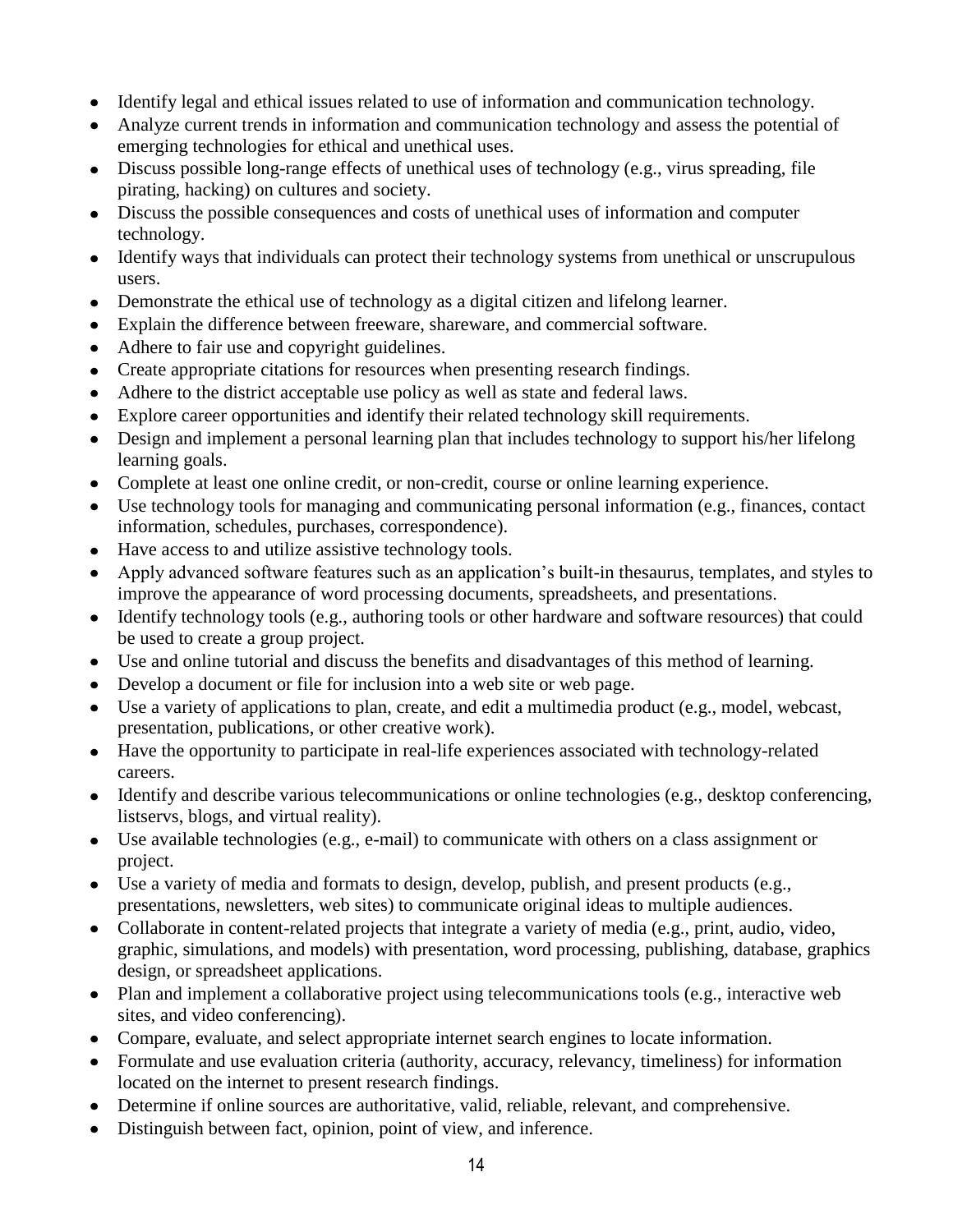- Evaluate resources for stereotyping, prejudice, and misrepresentation.
- Develop a plan to gather information using various research strategies (e.g., interviews, questionnaires, experiments, online surveys).
- Use a variety of technology resources (e.g., educational software, simulations, models) for a problem solving and independent learning.
- Describe the possible integration of two or more information and communication technology tools or resources to collaborate with peers, community members, and field experts.
- Formulate a research question or hypothesis, then use appropriate information and communication technology resources to collect relevant information, analyze the findings, and report the results to multiple audiences.

# Quality Indicators for Curriculum Development & Technology

- The design of the curriculum is driven by the goals and performance indicators for  $\bullet$ student learning in technology that has been defined by the school.
- The design of the curriculum takes into account the learning needs and interests of the students.
- The curriculum is clearly articulated and supports a shared vision for student learning.  $\bullet$
- The school is committed to the on-going evaluation and renewal of the curriculum.  $\bullet$
- The advantages of integrating applications of technology in teaching strategies and learning activities empower teachers to provide students with learning experiences that would be impossible or difficult to achieve without technology resources.
- Effective instructional strategies and learning activities are employed to help students understand and apply technology.
- Information technology resources are employed to expand and strengthen the system of assessing student learning.
- High quality assessments are employed to evaluate students' achievement of the essential knowledge and skills they need to achieve in technology.

*National Study of School Evaluation Library of Congress Catalog No. 95-71988.1996*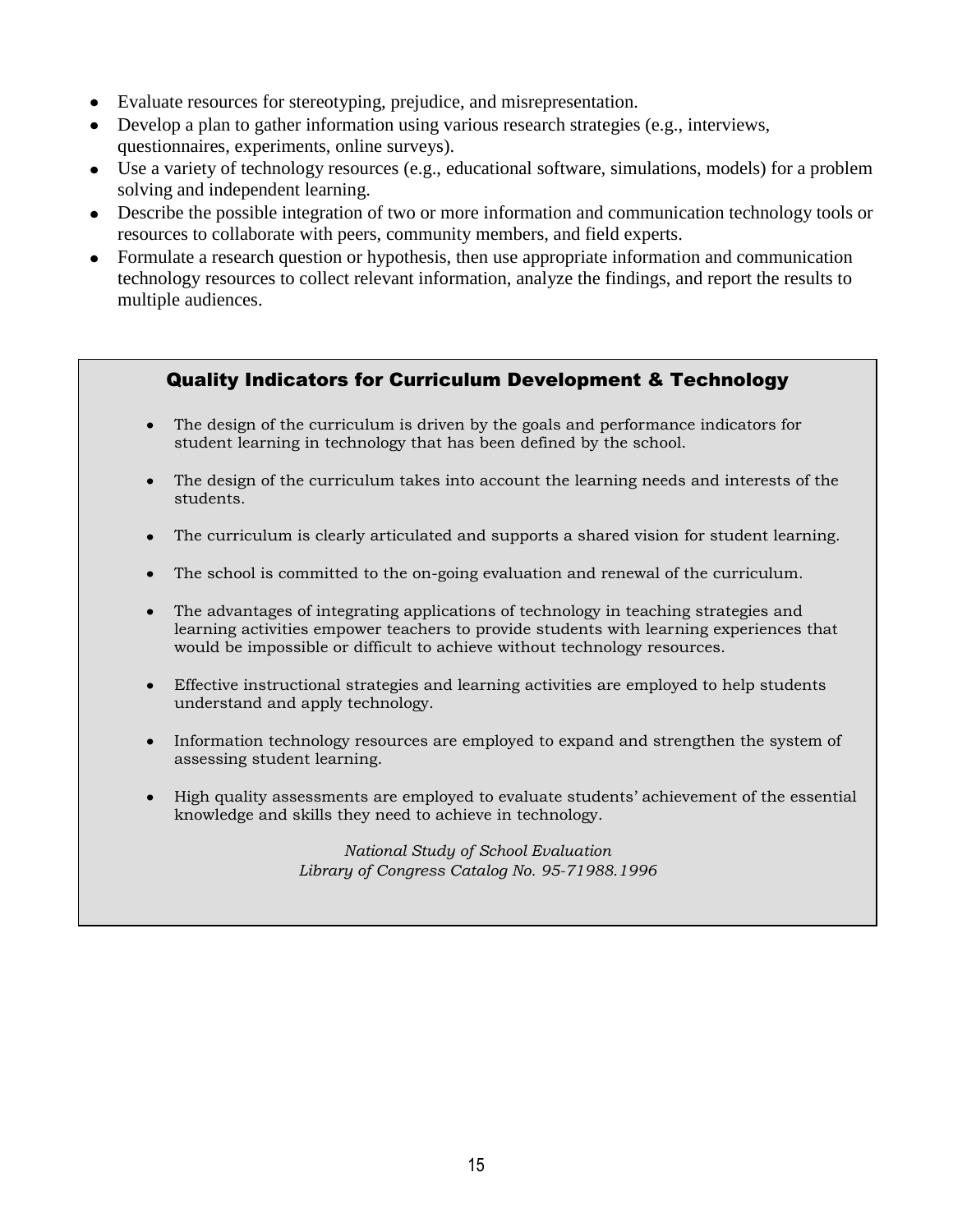# **COMMUNICATIONS / PUBLIC RELATIONS**

In order to succeed, this plan is going to take teamwork. There are so many people who want to share ideas and resources, to make sure César Chávez Academy students receive a high-quality education in a high-tech world. Parents, students, staff, civic leaders, educational experts, business partners, and community members must be included.

How will we communicate our goals and progress?

- NEWSLETTER—The school has a regular newsletter for important announcements and items of interest. It would be beneficial to include a Technology Column written by the principal or one of the teachers. This could be a regular report on how our plans are developing.
- WORLD WIDE WEB—The school has a website. This can be used to even greater advantage in the future, presenting important issues and gathering feedback. They can also serve as an everevolving exhibition of our students' artwork and creative writing.
- E-MAIL—We have an active e-mail address through which we can send and receive messages instantaneously. We use these to keep in touch with others in the field, to ask for help or information, and to coordinate activities.
- PARENT MEETINGS—Both formally and informally, the staff keeps everyone informed and asks for input on a wide variety of questions. For an urban school such as ours to prosper requires a total commitment from all parties, lots of time, and the willingness to talk things over.
- TELEPHONE—Our school leaders and staff know how to "work the phones" to get people  $\bullet$ involved. It's a constant reminder that the real network is people. Schools of The Leona Group strongly believe in parent involvement.
- SCHOOL MAIL—This refers to the system of internal e-mail communication within our building. As the technology plan is put into effect, this will become a major tool of sharing information among the classrooms and offices, tying us into a closer team unit, eliminating wasteful paper memos, and facilitating cooperation.
- NEWS MEDIA—Whenever appropriate, we notify the local news outlets about activities at César  $\bullet$ Chávez Academy. With so many negative stories in the papers and on TV, it's important to get the word out about the positive accomplishments of our school community.
- MAILINGS Occasional mailings are done to send to parents.
- DIGITAL COMMUNICATION SYSTEM Our district has invested in a computerized system that can automatically call and playback messages to many people simultaneously over their cell phones, home phones, or their associated voice mails and answering machines. The software calls phone numbers and speaks pre-recorded messages to the person answering. If the call goes to voice mail, the software waits until the beep before leaving the message. Both an English and Spanish message is recorded and played for optimum communication.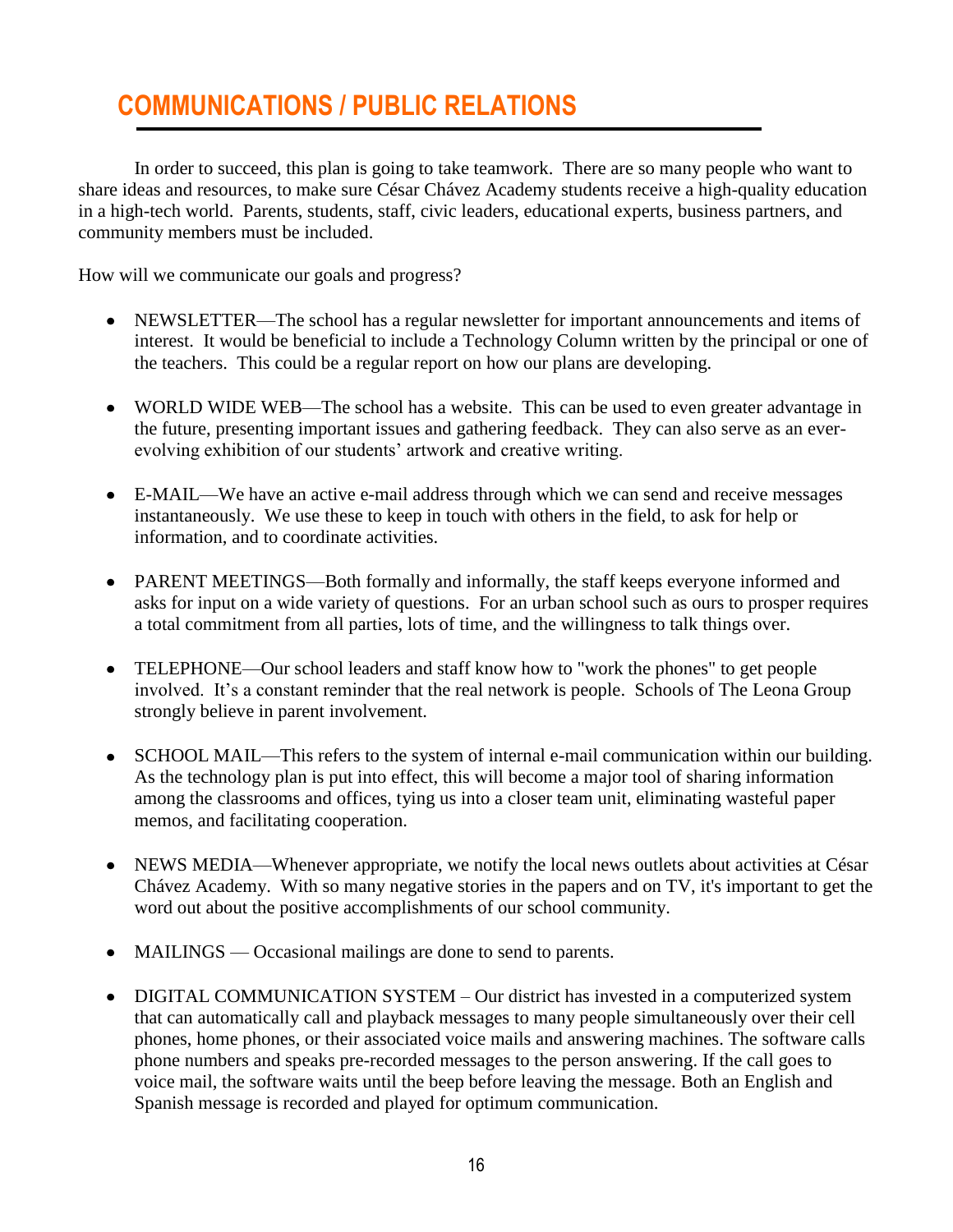# **PROFESSIONAL DEVELOPMENT**

Strategies for providing ongoing, sustained professional development for teachers, principals, administrators and school library media personnel to ensure that staff know how to use the new technologies to improve education or library services.

There are several options available to our staff for learning more about computers, networks, and the Internet. Teachers are actively encouraged to develop their professional skills and incorporate new technology into their everyday curriculum. Through in-services and other opportunities listed below, we are making a significant, sustained improvement.

Our staff will receive training in various technologies with refresher courses in technology every year and individualized instruction throughout the year. Training begins this year for our staff on the new school information software package, PowerSchool. Teachers will be given constant refresher workshops on our report card/gradebook software, PowerTeacher, and interactive white boards. There will also be basic training given in Microsoft Office including email. In the following years, the instruction will be individualized to the teacher's specific needs and subject taught.

#### **Professional Development Timeline**

In compliance with the requirements of No Child Left Behind, our teachers will be required to meet guidelines for technical expertise as they become available from the state. Professional development will be available for those who need assistance in meeting those standards.

TRAINING CLASSES

Computer schools at local colleges and training centers offer courses on specific software applications, including Microsoft Word and Excel. These are valuable because the skills would then be passed along to César Chávez Academy students.

CONSULTANTS

Our current technology support providers will continue to offer customized professional development for the many applications that are currently implemented at the schools. They are offered in a variety of formats; large groups in a classroom settings for full day or half-day sessions, targeted training for smaller groups, (such as a single department), and even downsized groups of 2-4 teachers throughout a couple days of scheduled sessions, or extended day sessions.

There are courses offered from the many software companies that are available to conduct classes onsite for a full day or an afternoon. Additional options for educational computer instructors could be contacted through MACUL, the Michigan Association of Computer Users in Learning. We would be able to use our own computer lab for this purpose.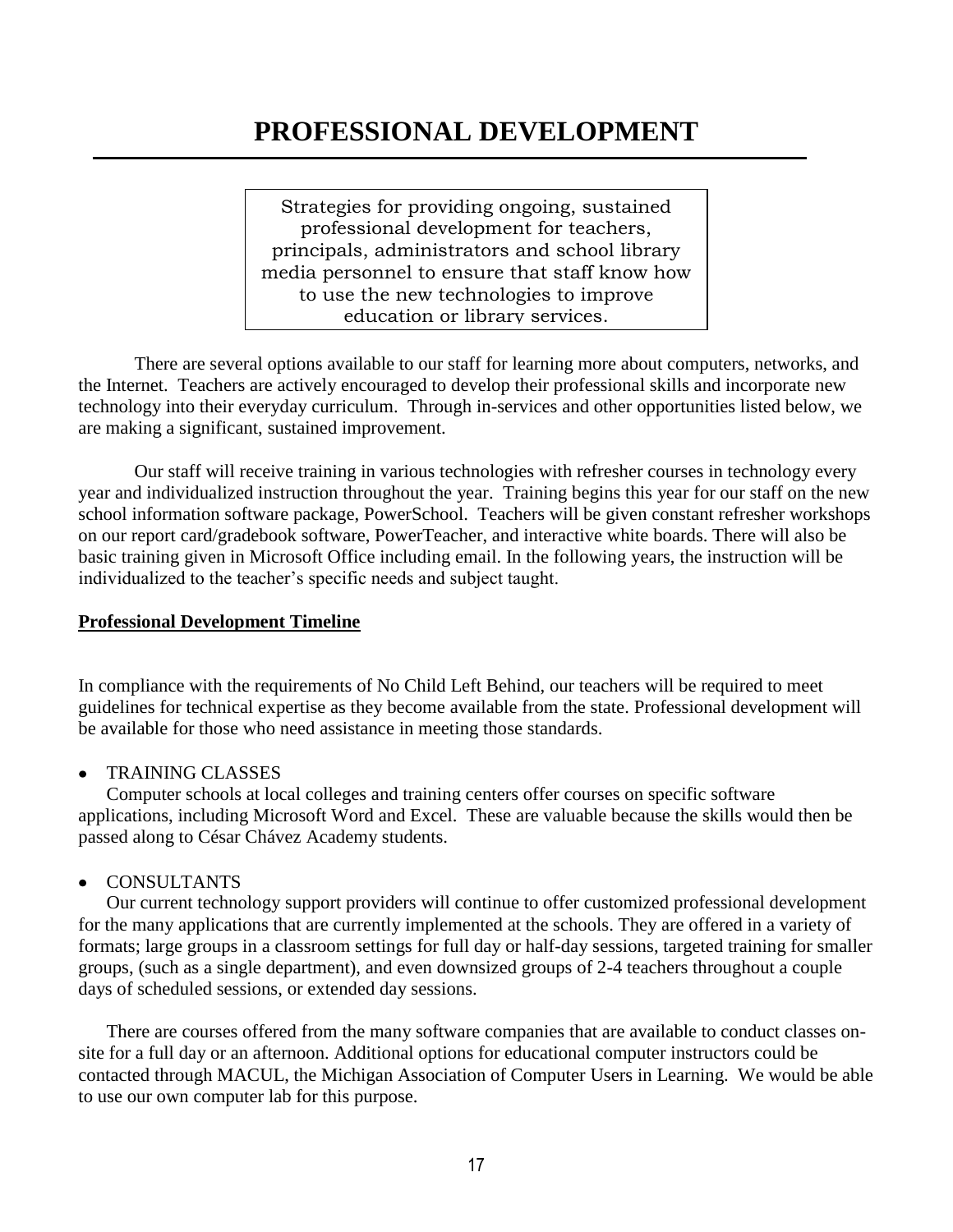# SAGINAW VALLEY STATE UNIVERSITY

Saginaw Valley State University is willing to provide us with volunteers from time to time, from the Computer Sciences department to work with our staff, perhaps in return for college credit. We could also take classes as part of Saginaw Valley State's regular program.

# • VISITING TEACHERS

A similar idea would have us "trading teachers" with other schools for a day. We could offer to teach something we know well to their students, and they could send someone to teach us about computers.

# • ONLINE CLASSES

Long Distance Learning Centers offer online courses and training sessions on a subscription basis. The classes are facilitated through the internet, with regular reading and homework assignments. The courses are focused on many areas of technology and are available through the Michigan Virtual HS. These could be combined with one or more of the ideas listed above.

Courses are also available from software provides through web meetings and web conferencing, (e.g. WebEx, GoToMeeting), providing a cost effective solution.

# INSTRUCTIONAL MEDIA CENTER

César Chávez Academy has access to Wayne RESA in our area. Often there will be classes and workshops specifically designed for teachers held in the late afternoons or on weekends.

# Quality Indicators for Professional Development

- The objectives of the professional development programs in technology that are made available to administrators, teachers and staff members are consistent with the district's vision and are designed to help them advance goals for student learning in technology.
- Information technology resources are effectively employed to support the design and delivery of professional development programs and follow-up assistance for teachers and staff.
- The district's planning process for professional development in technology provides adequate support for the initiation, implementation and the institutionalization phases of effective staff development programs.

*National Study of School Evaluation Library of Congress Catalog No. 95-71988.1996*

Strategies, supporting resources and other electronically-delivered learning materials and print resources will be used to ensure successful and effective uses of technology.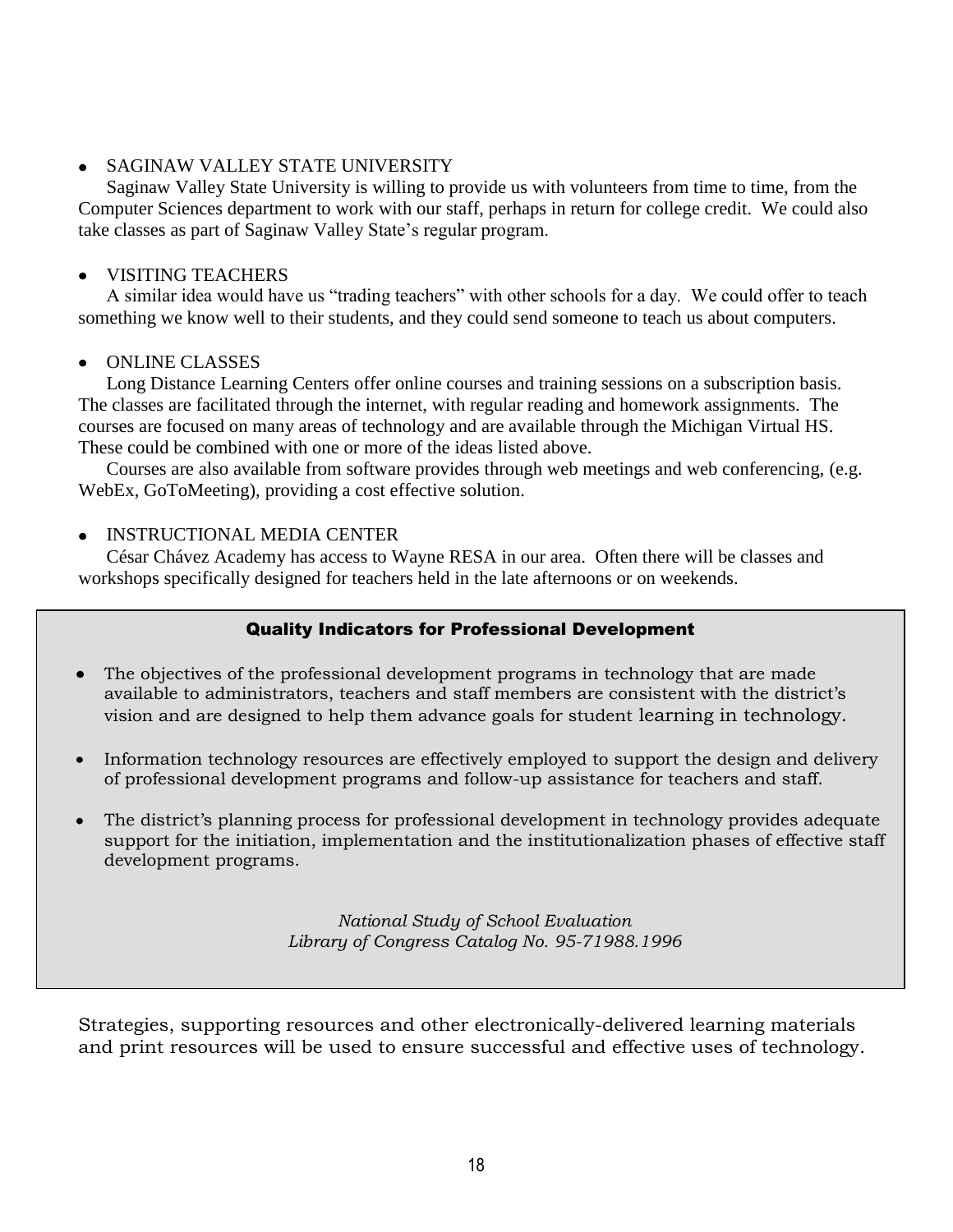Acceptable Student Use Policy District Policy in Code of Conduct United Streaming library Study Island Accelerated Reader Stratologica Lexia Scantron Informational school website Instructional/training software Video Lending Library Professional Development Calendar

# INFRASTRUCTURE/TECH SUPPORT HARDWARE – SOFTWARE

Strategies to identify the need for telecommunication services, hardware, software and other services to improve education or library services, and strategies to determine interoperability among the components of the technologies to be acquired.

Our school is a member of The Leona Group of schools. Currently this includes schools in Michigan, Ohio, Indiana, Arizona and Florida. Information about The Leona Group can be found at its website: http://www.leonagroup.com

Leona Group schools are committed to excellence, innovation, and progress. They work together to ensure the learning of students.

The Leona Group, L.L.C. is a private management organization that works with communities to operate schools in a new way. The Leona Group assists communities in starting and operating schools, providing an array of services that ensure a quality education. Currently, all schools The Leona Group manages are public schools. Parents can choose to send their children without having to pay any tuition. State and federal money pays for the schools' operation. The Leona Group provides the services necessary to create an outstanding school where more children can excel.

Schools comply with all state and federal regulations. All teaching staff are state licensed, highly qualified by 9/12, and have had thorough background checks. Each school is independently audited by a major accounting firm on an annual basis.

Characteristics of schools managed by The Leona Group include:

- Personal learning programs
- Inclusive classes which serve children of all ability levels
- Strong ties between home and school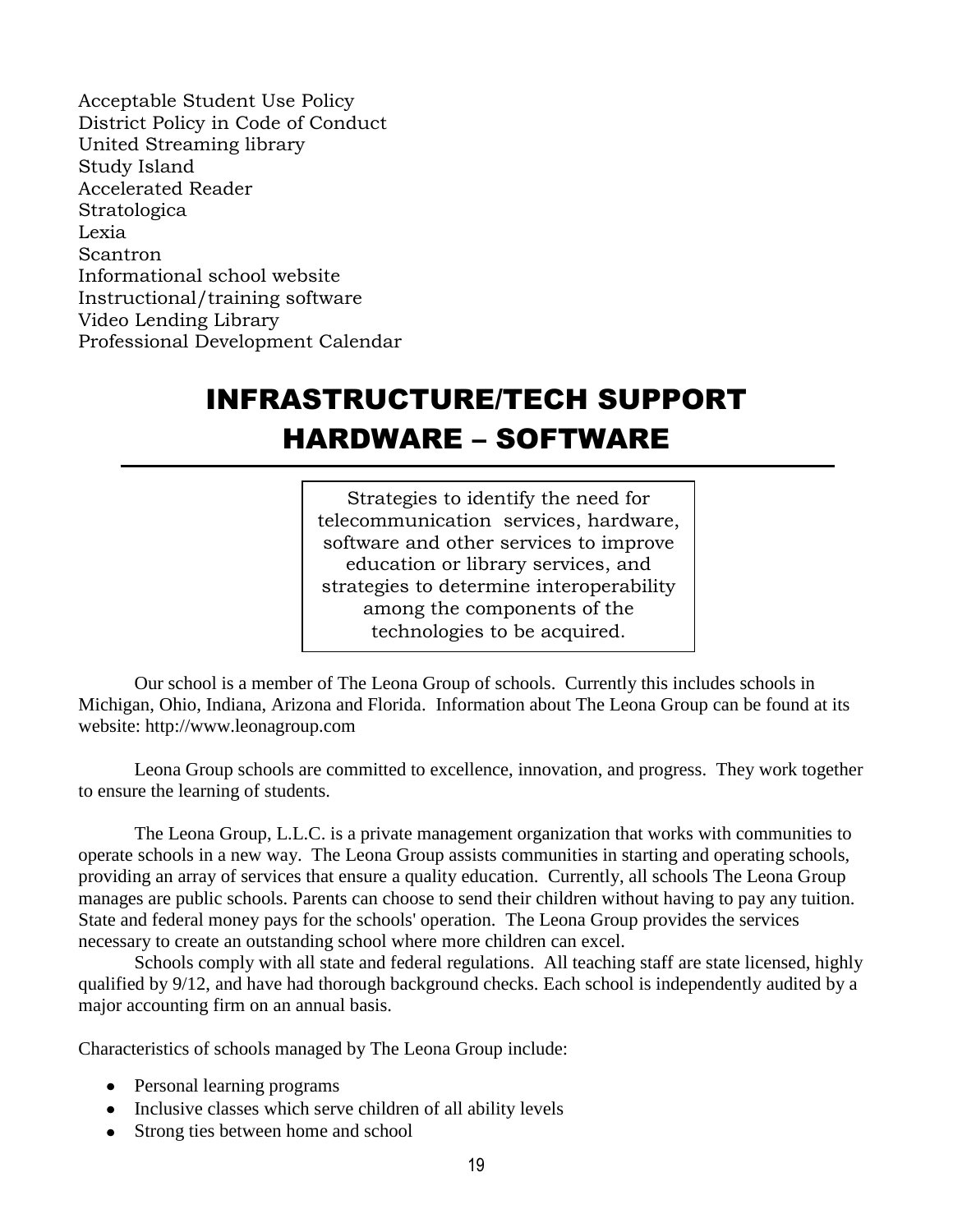- Before- and after-school care
- A safe, secure environment  $\bullet$
- A caring staff committed to constant improvement  $\bullet$
- A unique method to monitor each child's overall growth
- An emphasis on computer literacy  $\bullet$
- The work skills and academic base needed for the future  $\bullet$
- $\bullet$ Guidance to help students learn personal responsibility

#### HUMAN RESOURCES

The parents of César Chávez Academy are tremendously supportive of our efforts. They are committed to providing their children with the advantages of an excellent education. Many of them have expressed their enthusiasm over what we're doing with computers in the school, along with their willingness to help in any way possible.

The staff is a talented and dedicated group, as well. They believe that César Chávez Academy students can achieve great things academically and spiritually. Our principals, Aurelia Berrocal, Gabriela Jaime, Rick Guerra, and Juan Martinez, are strong leaders with a core belief in the American ideals of innovation, progress, and equal opportunity. School policies expressly uphold our dedication to emerging technology.

#### TECHNICAL SUPPORT

The Academy hired an in-house support member that has been working for the district since 2011. This individual works daily to improve the functionality of the network, systems, and software, and to assist the district in moving forward with educational technologies. He also assists the district with conducting technology workshops to help the district achieve its goals of staff development and efficiencies in all levels. He supports the multiple levels of educational technology, such as school administration, classroom teachers, Special Education, and students within the Upper Elementary, Lower Elementary, Middle, and High School, all of which have different technology requirements and expectations. He also assists with the multi-media systems, digital communication systems, security surveillance systems, and network infrastructure cabling. He also maintains the inventory of hardware and software for the district. An on-line, email based service request program is in place by The Leona Group to simplify the submission of requests by the district staff. He provides the district consultation, research, and assistance in new and emerging technologies that make sense to the educational market and aid the district in achieving its technology goals. Over the past 3 years, the district has experienced exponential growth of the student body, creating the need to increase the amount of technology as well as the types. He has worked side by side with the district to evolve to new heights of incorporating technology. Additionally the CCA district contracts with The Leona Group to manage, maintain, and service all internet facing hardware such as the Firewall & WebFilter.

Also, we have joined in with the other Leona Group schools to standardize our specifications of equipment by requirement which has allowed us to speed up the procurement process and to help ensure the interoperability of our equipment. The computers are networked to a Microsoft Windows 2008R2 domain controller at each school. All campuses have a T1 Internet connection as well as a secondary cable modem with the exception of the high school where a bonded T1 is paired with the cable modem.. Security is provided by a firewall installed at each location. Content filtering is provided by an M86 webfilter. These protect us from hacker attacks, viruses, and inappropriate websites.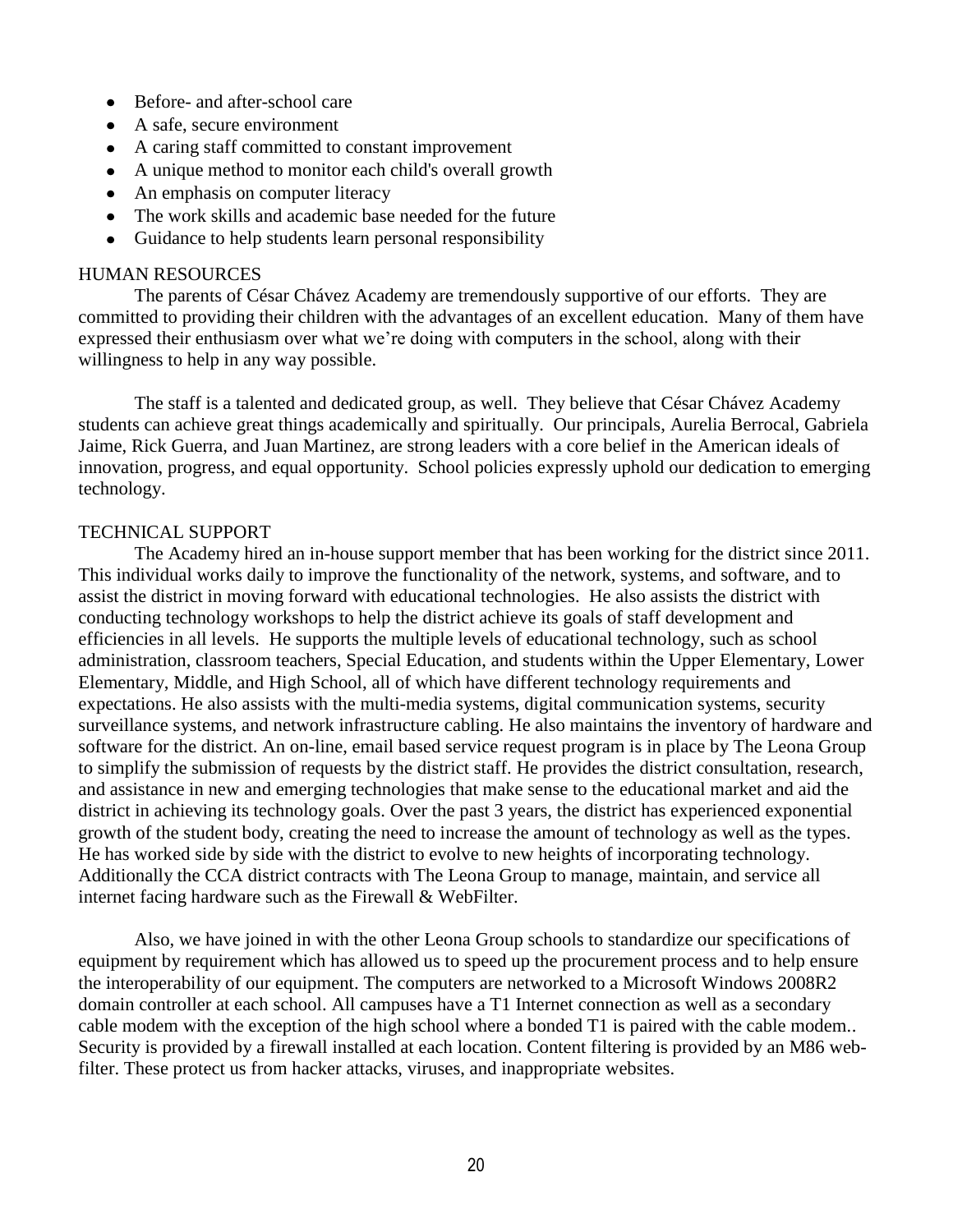# TIMELINE

# Year 2012-2013

- $\bullet$ Install and implement interactive white boards in the classrooms where needed.
- Install document cameras in classrooms where needed.
- Purchase handheld devices/ tablets for use in classrooms.
- Replace computers and printers per the planned obsolescence program.  $\bullet$
- Upgrade core software to more current versions where required.
- Ensure wiring and network components meet requirements of school.  $\bullet$
- Professional development for the classroom implementation of technology.
- Integrate technology into instruction.  $\bullet$
- Upgrade Internet access to 10meg fiber for faster internet connections..  $\bullet$
- Investigate the need for gigabit ethernet for faster LAN communication.
- Monthly Leadership meetings to discuss technology needs, continuous improvement and integration.
- Improve attendance process with the assistance of hardware and software solutions.
- Enhance the School Lunch Program by investigating a computerized cafeteria application that  $\bullet$ utilizes bar coded ID tags or biometrics finger print readers, producing accurate information and reports.
- Investigate dedicated media servers at each school building to facilitate the many formats of media used in the classroom setting.
- Install or upgrade video surveillance equipment where needed.
- Upgrade wireless access points to meet new technological standards where needed.  $\bullet$

# Year 2013-2014

- Install and implement additional interactive white boards in the classrooms where needed.
- Install additional document cameras in classrooms where needed.
- Purchase additional handheld devices/ tablets for use in classrooms.
- Replace computers and printers per the planned obsolescence program.
- Upgrade core software to more current versions where required.  $\bullet$
- Ensure wiring and network components meet requirements of school.
- Install gigabit ethernet for faster LAN communication.  $\bullet$
- Monthly Leadership meetings to discuss technology needs, continuous improvement and integration.
- Offer advanced computer instruction at the High School.
- Enhance the School Lunch Program by implementing a computerized cafeteria application that utilizes bar coded ID tags or biometrics finger print readers, producing accurate information and reports.
- $\bullet$ Install or upgrade video surveillance equipment where needed.
- Upgrade wireless access points to meet new technological standards where needed.  $\bullet$

# Year 2014-2015

- Install and implement additional interactive white boards in the classrooms where needed.
- Install additional document cameras in classrooms where needed.
- Monthly Leadership meetings to discuss technology needs, continuous improvement and integration.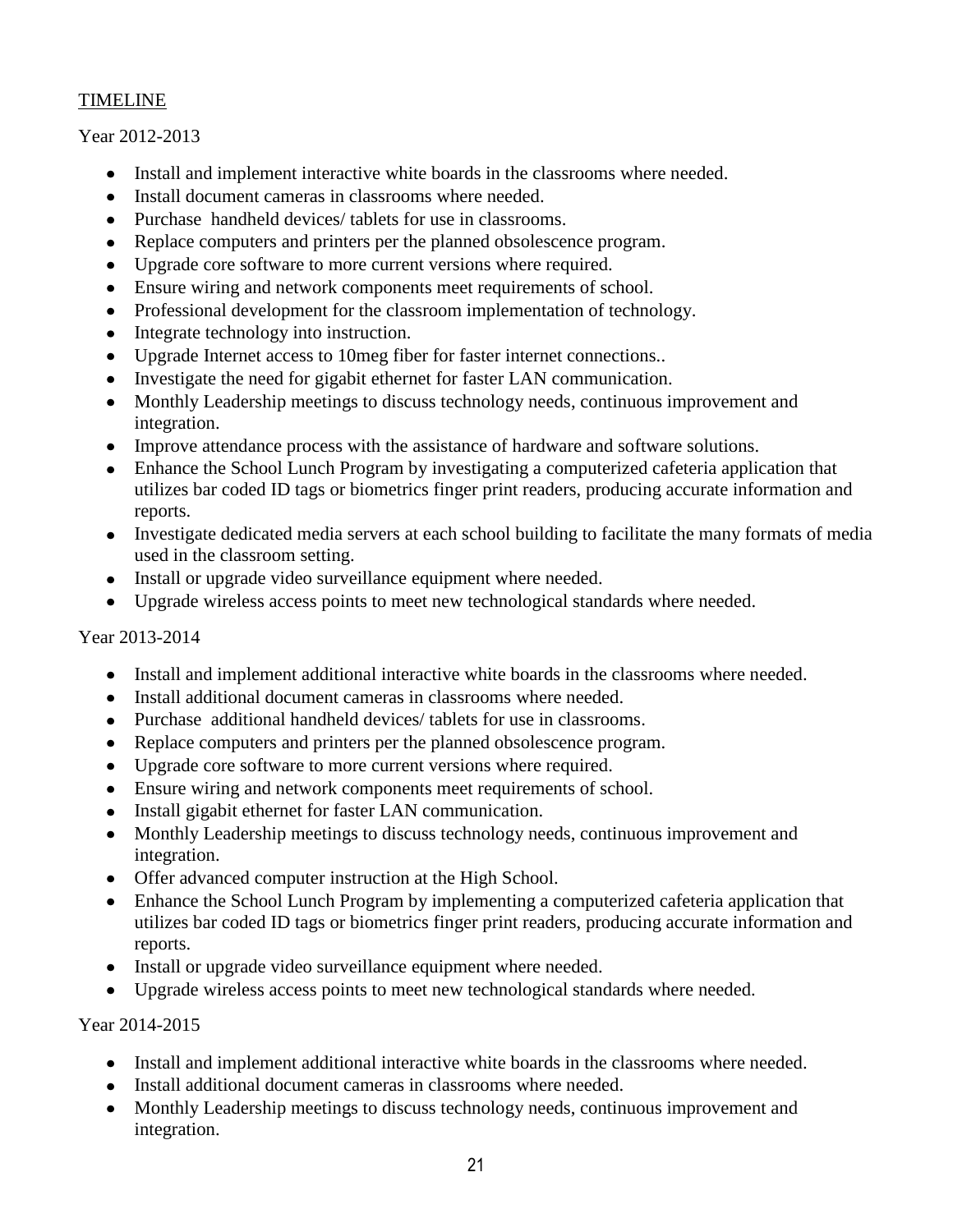- Purchase additional handheld devices/ tablets for use in classrooms.
- Replace computers and printers per the planned obsolescence program.
- Upgrade core software to more current versions where required.
- Ensure wiring and network components meet requirements of school.
- Professional development for teachers on the integration of technology into instruction.
- Install or upgrade video surveillance equipment where needed.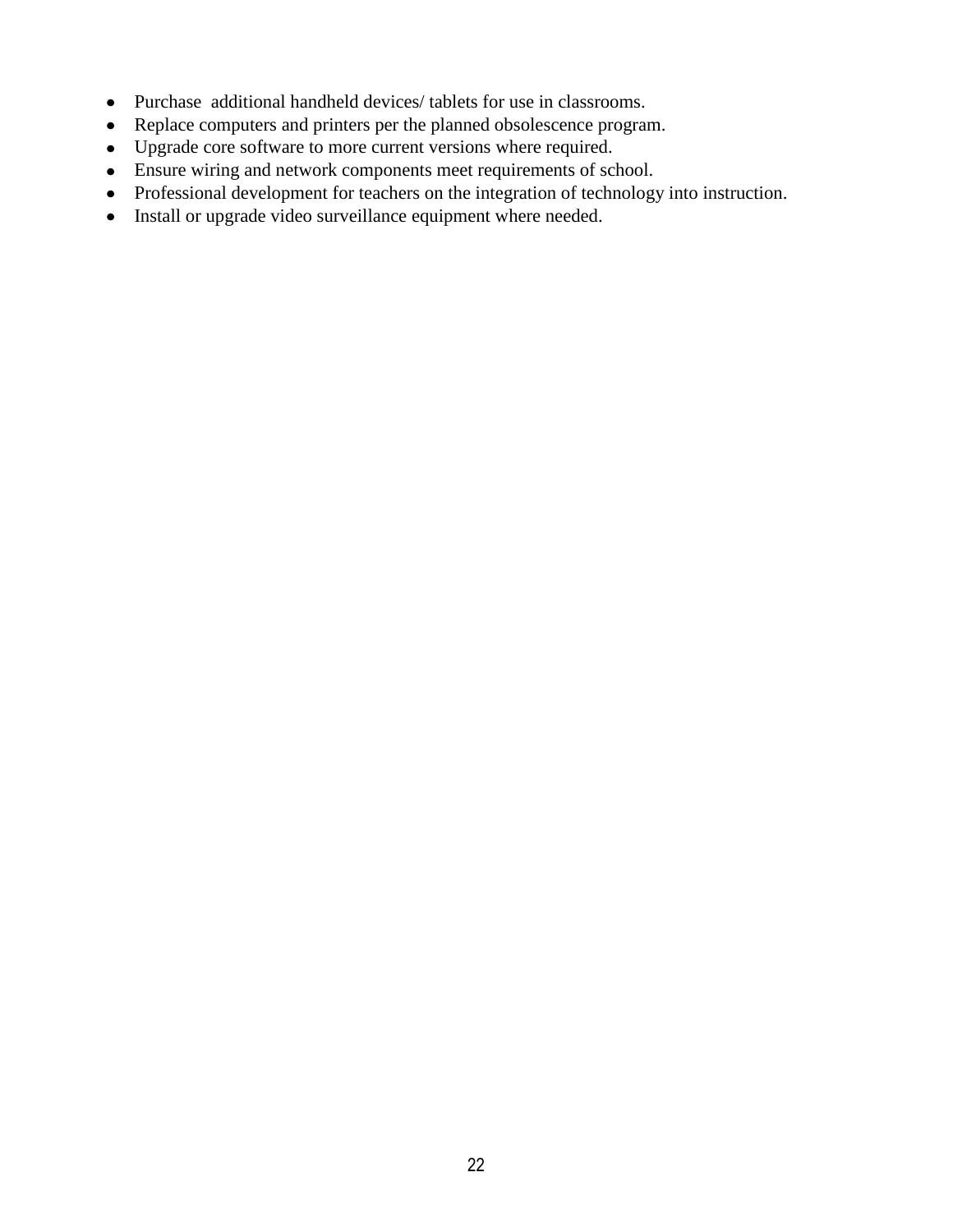# Quality Indicators for Technical Support

- The school's information technology resources are continuously updated:
	- o Technology resources and materials are reviewed annually for currency and for value to the curriculum in supporting student learning. Those resources or materials that no longer support the goals of the instructional program are withdrawn.
	- o Hardware is reviewed for possible replacement within at least three (3) years of purchase and annually thereafter.
- Equipment receives regular inspection and routine maintenance on at least an annual basis.
	- o Properly trained technical personnel are hired or contracted to perform maintenance and repair.
	- o Emergency repairs are made promptly.
	- o Records adequately document repair and maintenance of equipment.
- A comprehensive security system is in place to safeguard the school's information technology resources.
- The school maintains an up-to-date inventory of its information technology resources.
	- o The school's inventory includes software, hardware, printed information and resource materials.
	- o All materials and equipment are classified, cataloged and processed at the time of their acquisition.
	- o All materials and equipment are marked and documented.
	- o An electronic database serves as the management system of the inventory of the school's information technology resources.
- The roles and responsibilities for the management and coordination of the use of information technology resources throughout the school are clearly defined.
- The school's insurance policy provides adequate coverage for materials and liability.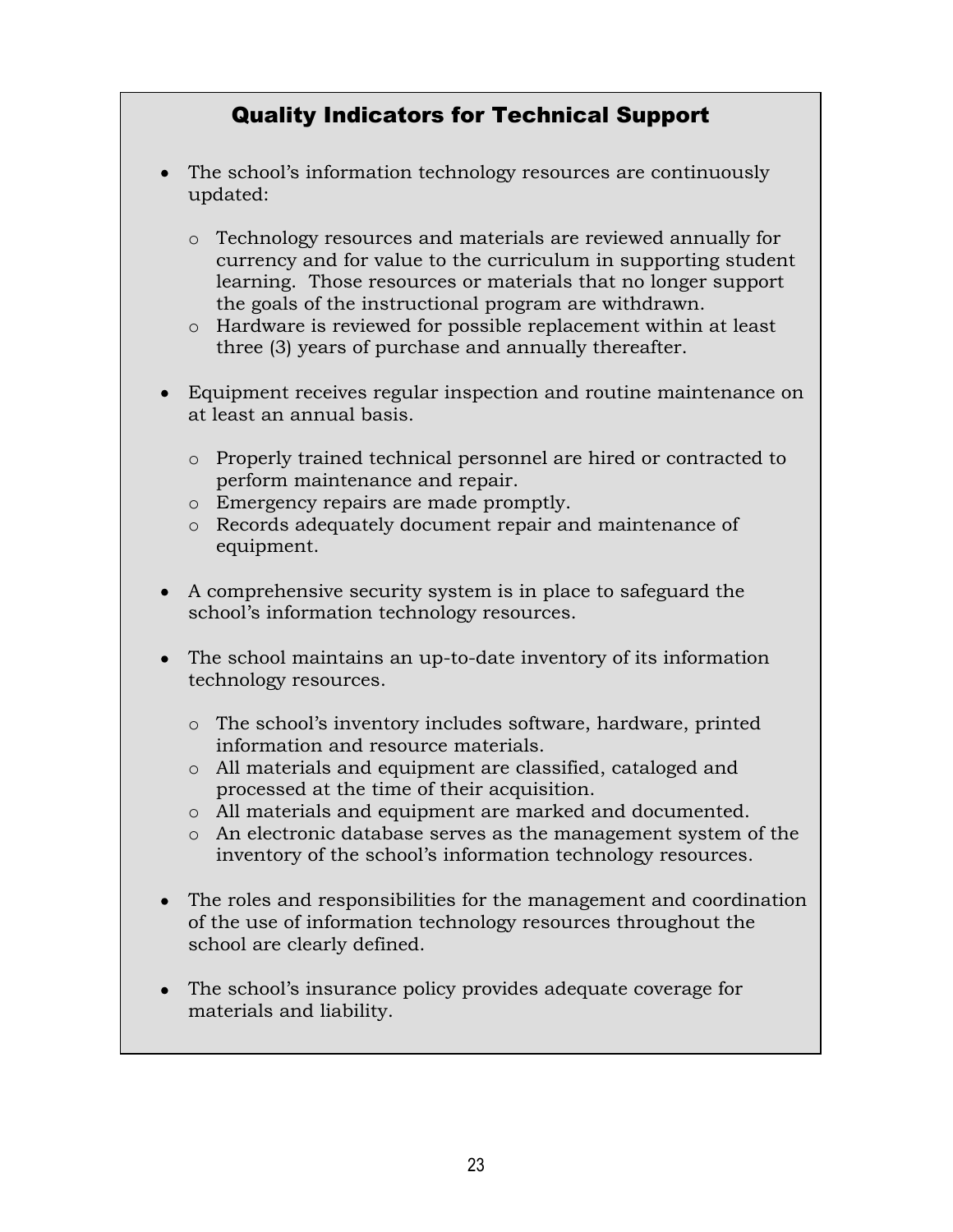Timeline and budget covering the acquisition, implementation, interoperability provisions, maintenance and professional development related to the use of technology to improve student academic achievement.

# TECHNOLOGY BUDGET – PROJECTED COST

Like almost all schools, César Chávez Academy must keep an eye on the budget. Operating a school is the equivalent of running a small business. Priorities must be set, and guidelines must be followed. The Leona Group is extremely helpful to all of its schools in all financial matters.

Charter schools are public schools. They are managed by a private corporation instead of the local school district. Our funding from the state of Michigan is based upon our actual enrollment. There is a specific per-pupil foundation allocation, determined by how many students are in attendance. In that way, we're exactly like traditional public schools.

We also actively pursue grants in aid from federal and state agencies, as well as from various private sources. These grant funds allow the purchase of more technology which offers access to technology for all students and all teachers. Several Leona Group schools have received federal "E-Rate" grants for such necessities as network cabling, Internet service, and telephone charges both local and long distance. We also receive Title I, Title II and Title VI funding as well as participate in the 21st Century Grant. Gifts and donations also provide additional, much-needed resources for our students. Our school leaders confer regularly with financial officers from The Leona Group regarding major budgetary decisions.

In an effort to keep our costs down, we intend to take advantage of the group buying power of REMC. They have substantial discounts for Michigan school districts and charter schools pre-negotiated with vendors. This will ensure that we receive the best prices for various technological needs.

As a further effort to control costs, we will be implementing school administration software that allows us to minimize the time required for reporting and maximize the information we receive out of our data. This will also allow preformatted output for the Michigan SRSD requirements.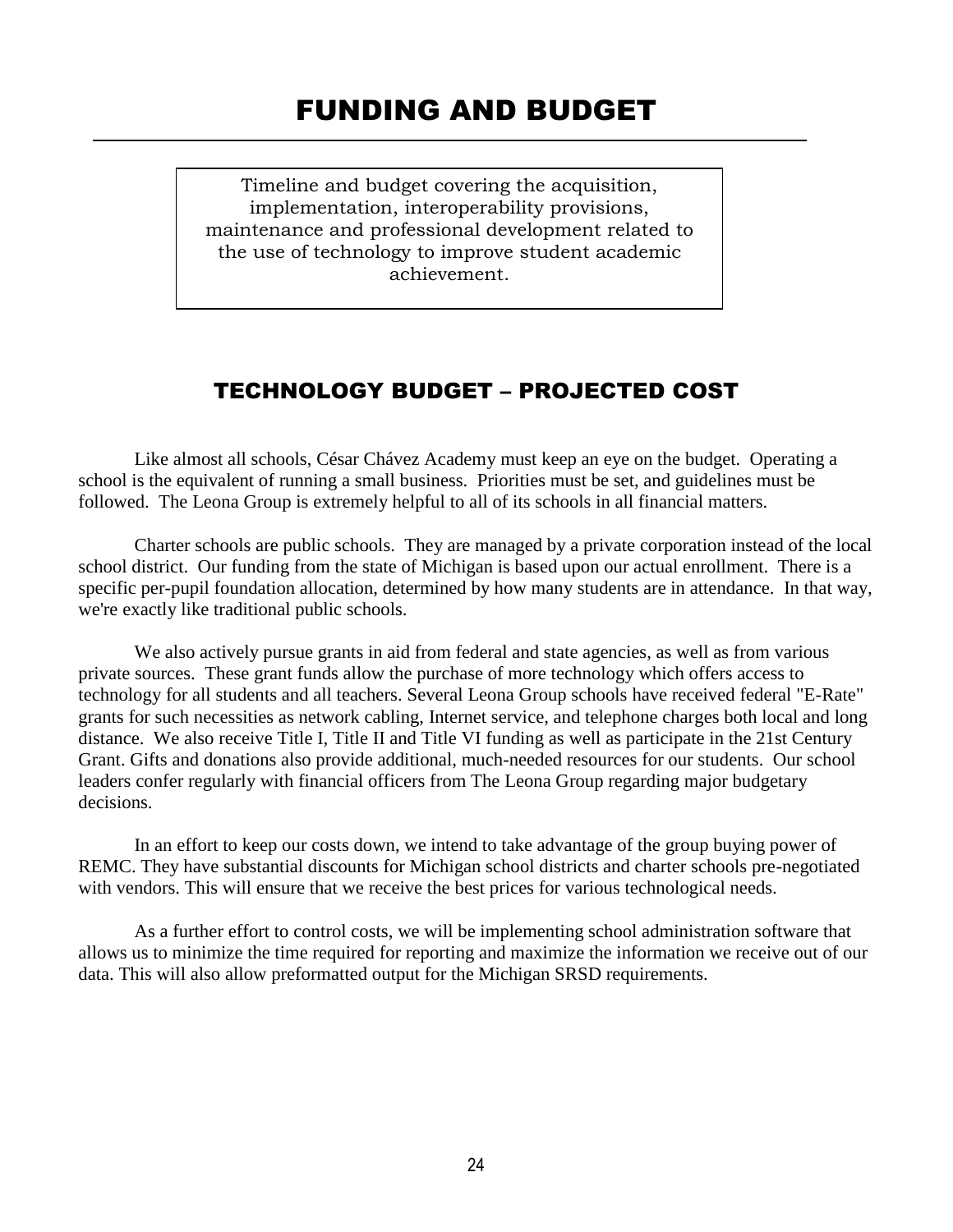|                                              | 2012-2013                |               |                  | 2013-2014                       |               |                  | 2014-2015                |               |                  |
|----------------------------------------------|--------------------------|---------------|------------------|---------------------------------|---------------|------------------|--------------------------|---------------|------------------|
| <b>Item</b>                                  | Local<br><b>District</b> | <b>Grants</b> | <b>Donations</b> | <b>Local</b><br><b>District</b> | <b>Grants</b> | <b>Donations</b> | Local<br><b>District</b> | <b>Grants</b> | <b>Donations</b> |
| Supplies                                     | 6,000                    |               |                  | 6,000                           |               |                  |                          |               |                  |
| Contracted<br>Services                       | 2,2000                   |               |                  | 2,2000                          |               |                  |                          |               |                  |
| Salaries/Benefits                            |                          |               |                  |                                 |               |                  |                          |               |                  |
| Outside<br>Contractors                       | 75,000                   |               |                  | 75,000                          |               |                  | 100,000                  |               |                  |
| License Fees                                 | 38,100                   |               |                  | 38,100                          |               |                  | 41,525                   |               |                  |
| Equipment                                    | 9,000                    |               |                  | 9,000                           |               |                  | 60,000                   | 60,000        |                  |
| Internet                                     | 2,016                    | 18,144        |                  | 2,016                           | 18,144        |                  | 2,175                    | 20,000        |                  |
| Software                                     | 4,000                    |               |                  | 4,000                           |               |                  | 6,000                    |               |                  |
| Technological<br>Professional<br>Development | 1,400                    | 2,000         | 3,000            |                                 | 2,500         |                  | 2,000                    | 2,500         |                  |
| Technological<br>Professional<br>Development | 1,400                    | 2,000         | 3,000            |                                 | 2,500         |                  | 2,000                    | 2,500         |                  |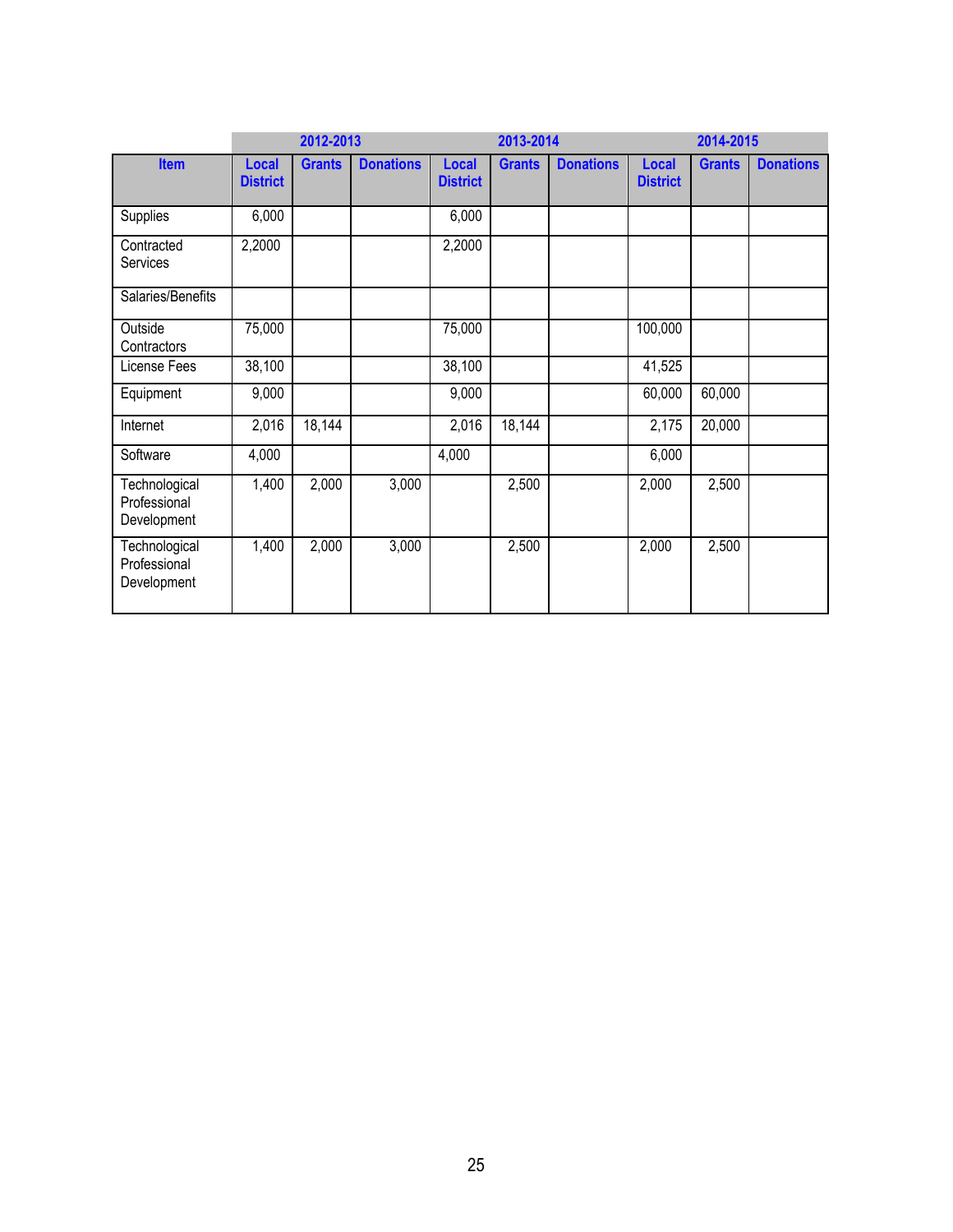# MONITORING AND EVALUATION

Strategies that the district will use to evaluate the extent to which activities are effective in integrating technology into curriculum and instruction, increasing the ability of teachers to teach, and enabling students to reach challenging State academic standards.

Any worthwhile plan is a work-in-progress; it will never be completed because it keeps growing. This plan is no exception. In these pages, we have attempted to sketch out a viable, measurable future for the children of César Chávez Academy. The important thing for us is to move forward, to put this plan into action. Every plan is a blueprint for change, but now the actual time of building is at hand. It's not enough to have a dream. We must roll up our sleeves and get to work.

We are working on creating a foundation to support our plan that should allow us to effectively evaluate our results. First, we must have a timeline for implementing our technology showing a measurable path to our objectives. Next, there must be a clear indicator of whether or not our plan is achieving the desired results. It's great to implement technology but it must serve the needs of our children.

Without accountability, no plan can be implemented successfully. Administration and the technology team will ensure that the plan is put into place and monitored through monthly meetings, conducting walk throughs and continuing to offer training to all staff. Goals will be reviewed and monitored each month and at the end of the year. Unmet goals will be used to update the plan each year.

#### SUMMARY OF GOALS MET

- 1. Upgraded firewall for protection from Internet intruders.
- 2. Purchased content filter to filter internet traffic.
- 3. Obtained T1 broadband connections to Internet to allow faster, productive access.
- 4. Obtained secondary cable modem to provide redundancy for the internet connection.
- 5. Replaced computers in classrooms and offices as needed.
- 6. Set up computers for identified Special Education students.
- 7. Provided workshops for teachers in using the district software and hardware.
- 8. Integrated the Citrix wide area network into routine office procedures.
- 9. Set up networkable copy machines in the building.
- 10. Hired a technology consultant to assist the administration and staff, and provide network support.
- 11. Built a new Middle School building expanding the available student seats for the district. REMOVE???
- 12. Procured a building for the Upper Elementary expanding the available seats for the district.
- 13. Purchased mobile labs of laptops for student education process.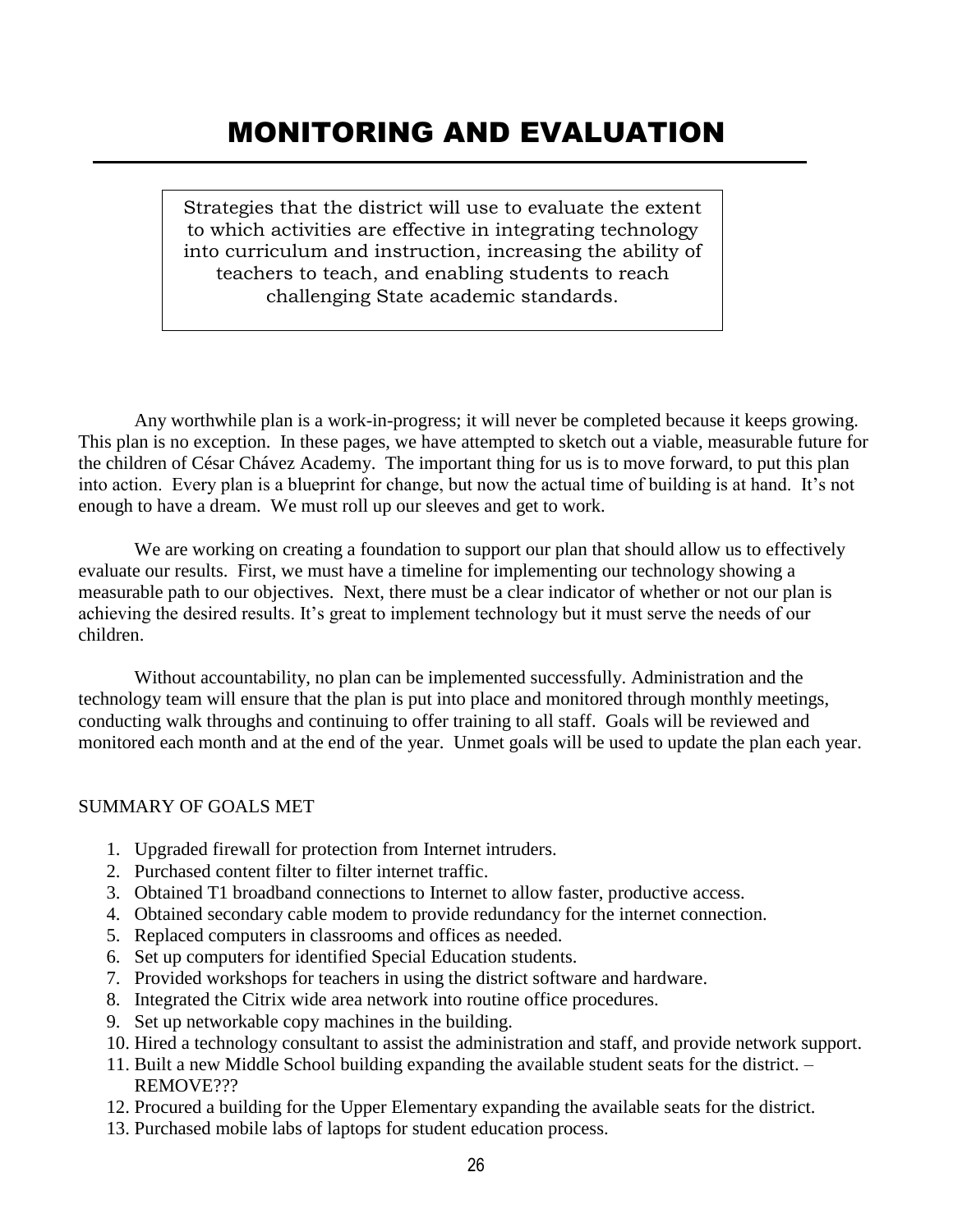- 14. Purchased iPads for the top 25 seniors, as well as 16 for the special services department and 6 more for the district Administration and Curriculum Staff.
- 15. Installed a wireless campus to facilitate the mobile labs and internet use.
- 16. Implemented curriculum targeted educational software for students.
- 17. Began purchasing and installing interactive white boards, document cameras, digital projectors, handheld student responders.
- 18. Purchased testing software that provides critical data allowing preemptive intervention for struggling students.

# SUMMARY OF UNEXPECTED OUTCOMES

The implementation process for technology products requires a longer learning curve for the staff as a whole and time to integrate the technologies into the curriculum. Procedures need to be developed for each implementation prior to roll-out. Dedicated time for orientation and training for staff is required. When high-speed Internet access became widely available in the classrooms, we found that students sometimes wanted to use it for non-academic purposes such as playing games or listening to music. We are in the process of instituting network policies to limit this. Students needed information about why electronic plagiarism is wrong and how to avoid it.

# SUMMARY OF GOALS NOT MET

The goals we haven't met are still worthwhile goals. Goals will be reviewed and updated each month at the leaders meetings. Unmet goals will be included in the next year's Technology Plan. To accomplish this, the technology planning team will meet and assign each unmet goal to a group member, or members, to investigate. The team will evaluate the findings of the member(s) including:

- Examining which portions of the goal were achieved
- Examining which portions of the goal were not achieved
- Analyzing the data collected in the evaluation process
- Considering possible errors in the evaluation process
- Determining what deficiencies led to the goal not being achieved
- The technology planning team will explore alternative methods and/or modifications that could assist in achieving the goal in the future
- The team will examine the potential need for additional training to assist in goal achievement  $\bullet$
- The technology planning team will consider the language utilized in the composition of the goal and determine whether or not the phrasing of the goal contributed to it not being achieved
- The team will examine possible rephrasing of the goal that may assist staff in achieving the established technology goals that were unmet. The team may revise the goal entirely if they believe it is necessary

# TECHNOLOGY PLAN EVALUATION AND UPDATE

The technology plan of César Chávez Academy is reviewed annually by a committee representing the administration, staff, and our management company, The Leona Group. In coordination with the school leaders, our progress is evaluated and new goals determined. We measure our progress against state benchmarks and guidelines as set forth in the Michigan Curriculum Framework and the Michigan State Technology Plan, as well as the provisions set forth in No Child Left Behind.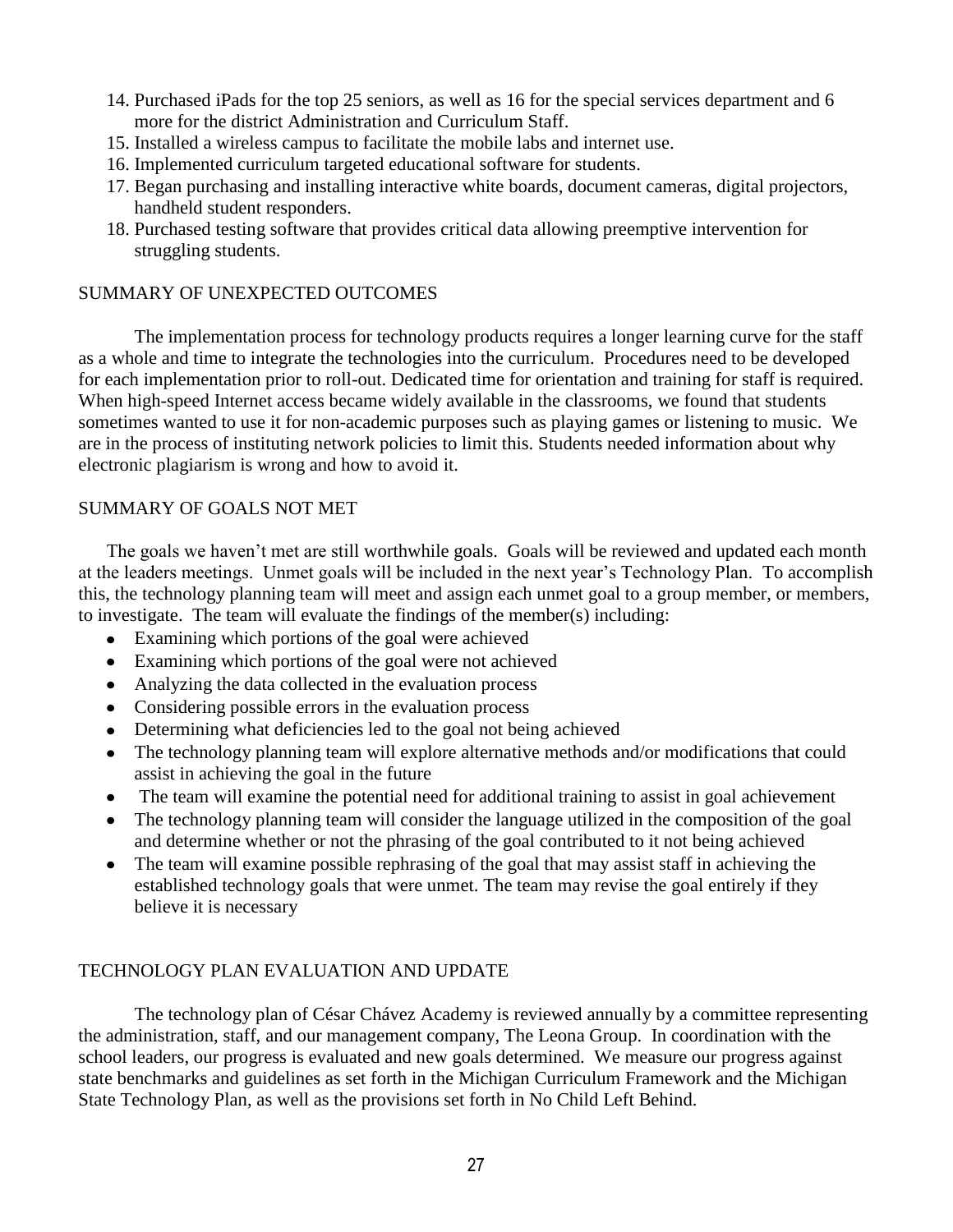Success will be determined, first and foremost, by how technology facilitates learning. We strive to incorporate computers and Internet resources into our regular curriculum. The closer we can approach this ideal goal, the better we have fulfilled the mandates of our technology plan.

Through informal observations, dialogue with staff, parents, and students, and written surveys, we monitor the use of technology at César Chávez Academy. The school leaders, the school board, the management company, the technology coordinator, and the school improvement committee must all be included in this process of long-term planning and development to best serve the needs of our students.